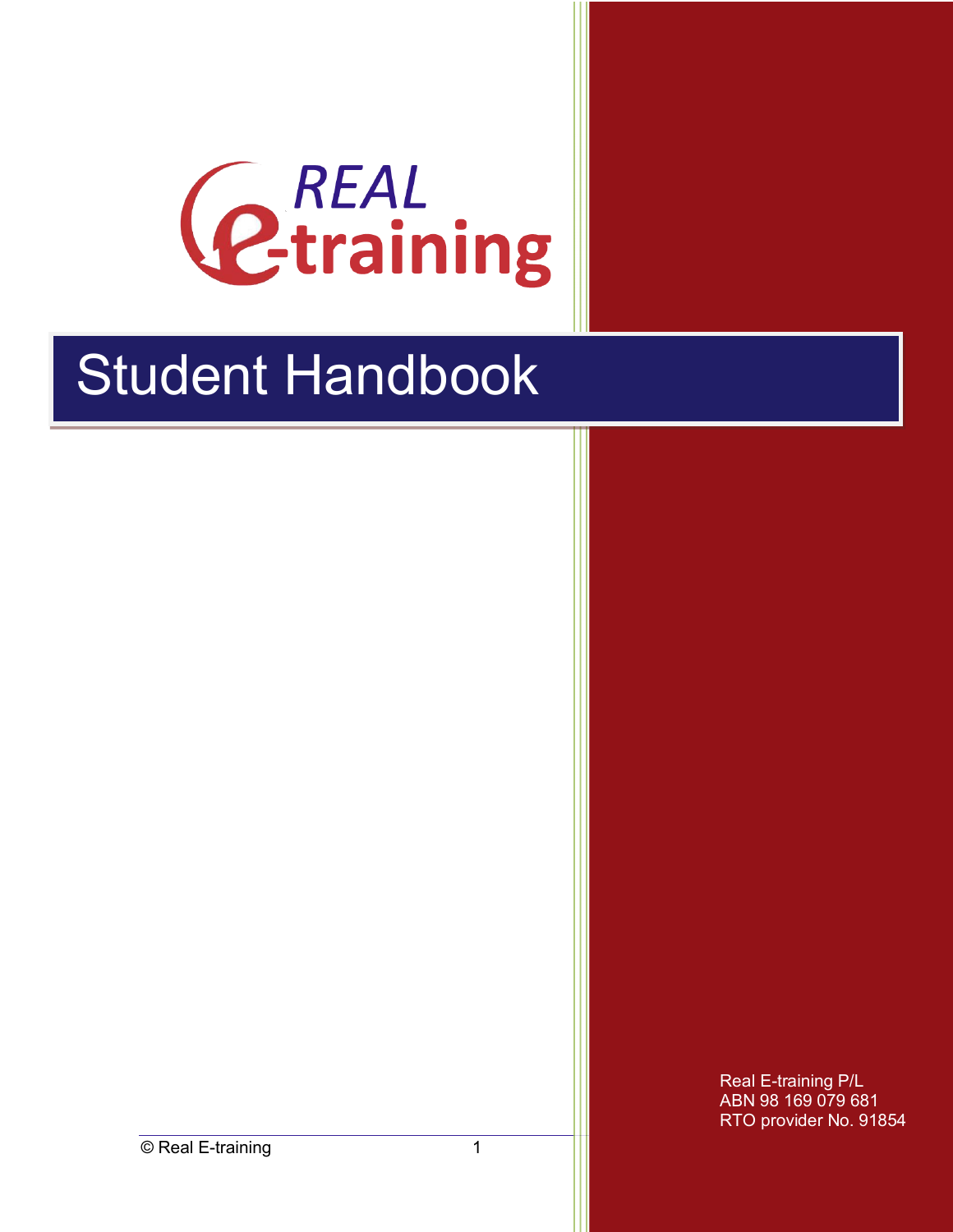| <b>Amended Date:</b>                 | 13 October 2020                                                |
|--------------------------------------|----------------------------------------------------------------|
| Amended by                           | Jamie Hammond                                                  |
| Written and Edited by: Jamie Hammond |                                                                |
| Current Version                      | $V$ 4.1                                                        |
| Published by:                        | Real E-training<br>$P.O.$ Box 69<br><b>HAZELBROOK NSW 2779</b> |
| Telephone                            | 1300 454661                                                    |
| Website                              | www.realetraining.com.au                                       |

The Real E-training Student Handbook has been developed for the purposes of providing its students with information relating to the provision of services in compliance with the Standards for Registered Training Organisations.

This publication may not be reproduced by any process, electronic or otherwise, in any form, without the prior written permission of Real E-training, except as permitted under the **Copyright Act 1956.**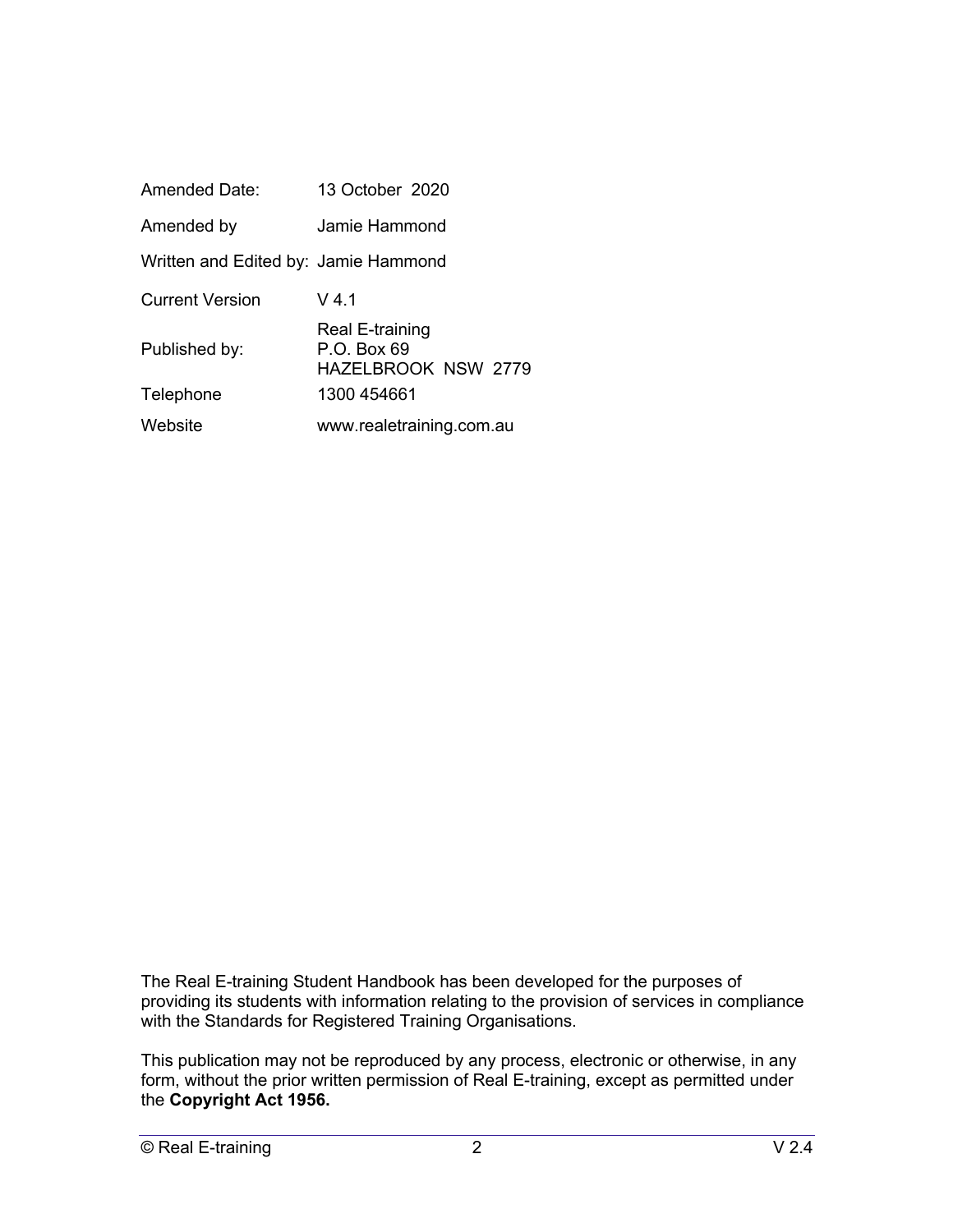# **Contents**

| Delivery of Course in property practice  Error! Bookmark not defined.   |  |
|-------------------------------------------------------------------------|--|
|                                                                         |  |
|                                                                         |  |
|                                                                         |  |
|                                                                         |  |
|                                                                         |  |
|                                                                         |  |
| Replacement of Certificates, Statements of Attainment and Transcripts22 |  |
|                                                                         |  |
|                                                                         |  |
|                                                                         |  |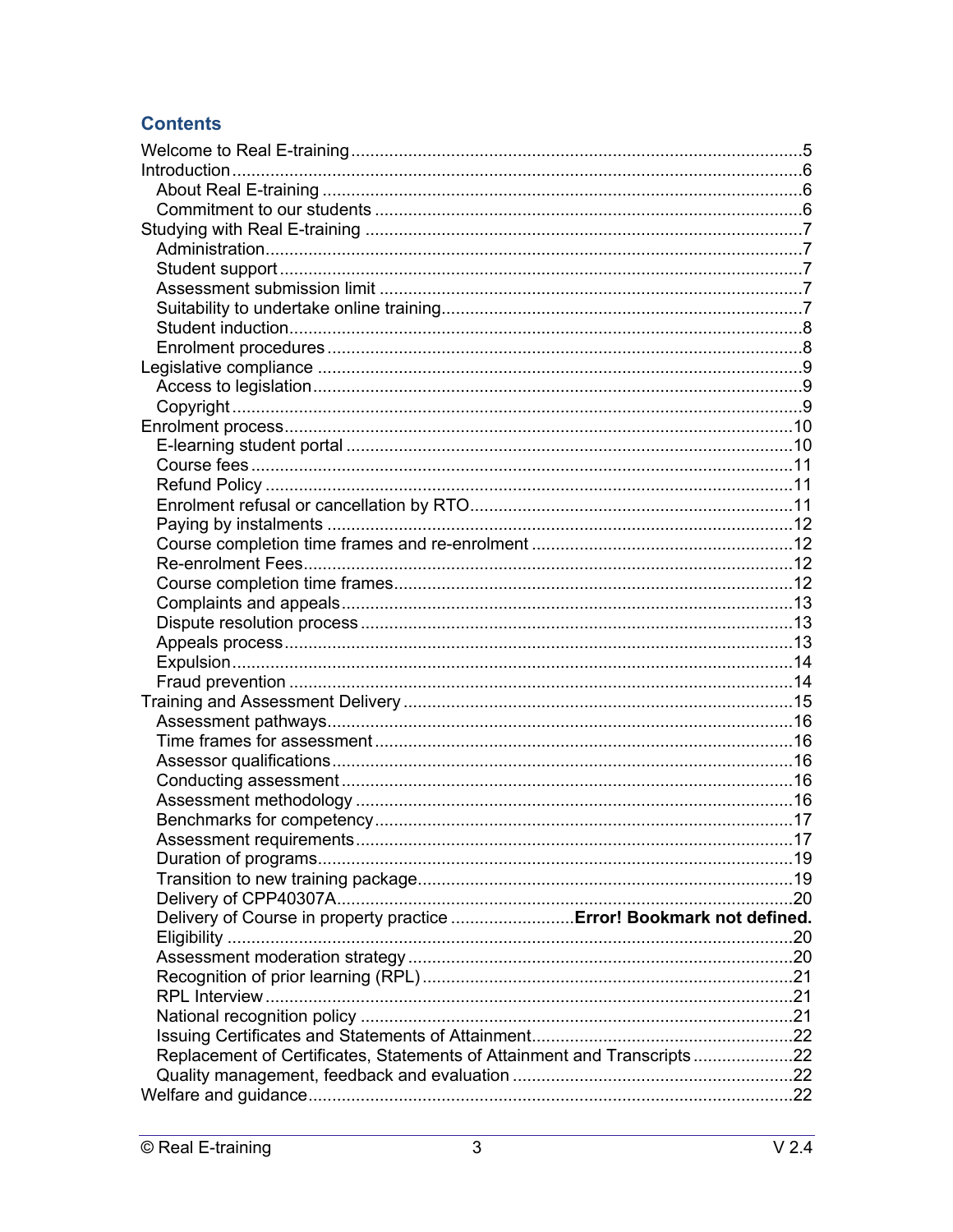| Prevention of harassment, vilification, bullying and discrimination25 |  |
|-----------------------------------------------------------------------|--|
|                                                                       |  |
|                                                                       |  |
|                                                                       |  |
|                                                                       |  |
|                                                                       |  |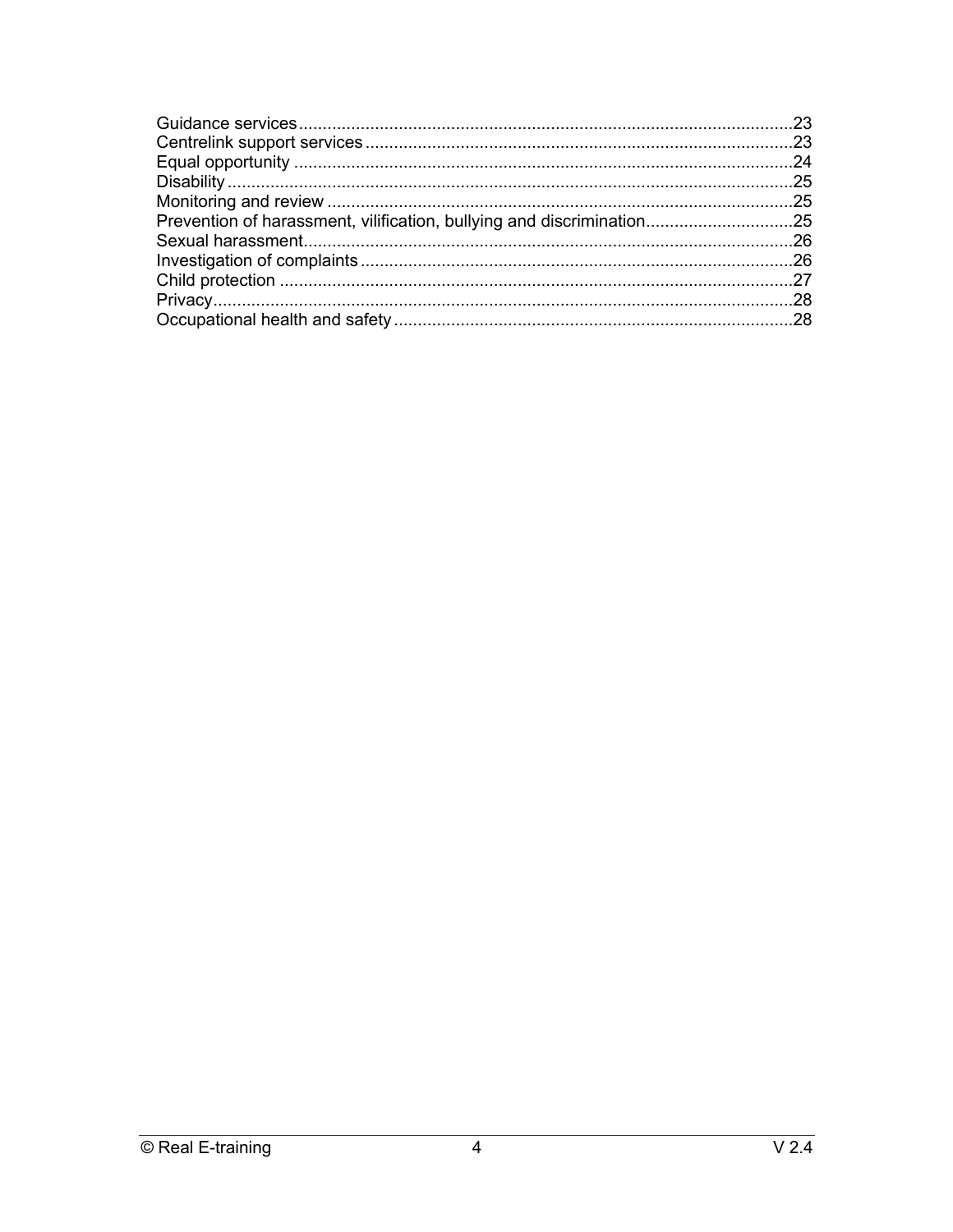## **Welcome to Real E-training**

Ongoing education and professional development is a commitment that will form the foundation to your career in the real estate industry, the commitment you make to your career and personal growth through training will ultimately define your success. Success, however defined, comes from the right blend of ethics, professional practice and the awareness and understanding of relevant legislation, all of which are products of a sound and well balanced training regime.

The Property Industry is in constant flux and as such requires continual vigilance in regard to the changes that occur, in both legislative and practice issues, however staying up to date with the many changes that affect our industry alone is next to impossible. That is why I founded Real E-training; giving all agents access to a resource that will empower them to stay relevant instead of having to spend countless hours searching for the latest information and industry trends.

Please consider Real E-training more than your training provider but rather as a mentor, and a valuable resource, that compliments the hands on training you will gain in your day to day real estate life, we are here to provide the assistance, guidance and perspective that is so crucial.

Whether just starting out or continuing your real estate education it is our goal to be there with you and help you fulfil your goals within this exciting and challenging industry.

Jamie Hammond Chief Executive Real E-training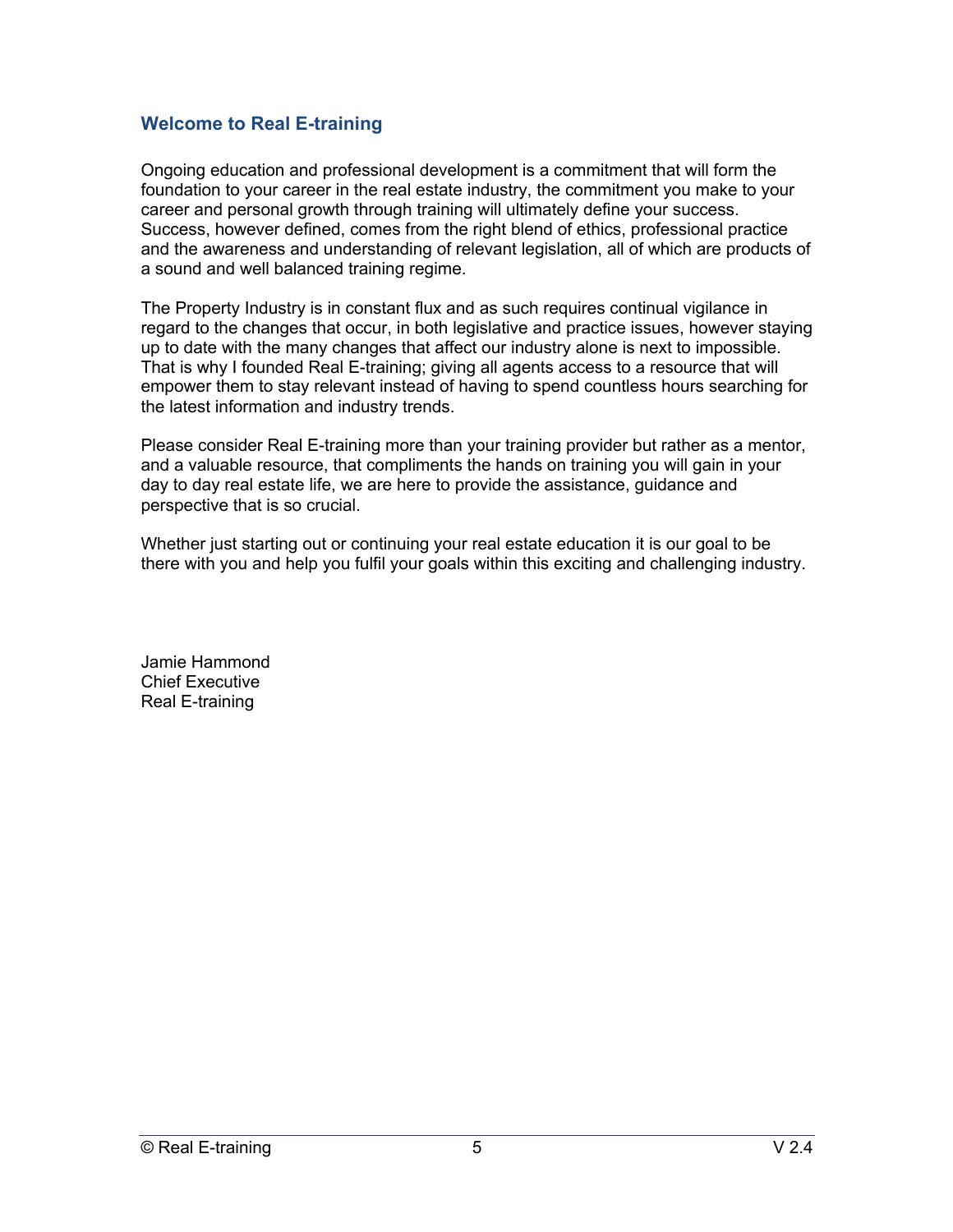## **Introduction**

This handbook details the policies and procedures of Real E-training that are relevant to your studies. All students of Real E-training are encouraged to read this handbook prior to commencement of their training and are expected to comply with the policies and procedures detailed in this handbook. If for any reason you are unclear about any of the policies/procedures or any other matter covered in this handbook, please call us or email your questions to us at training@realetraining.com.au

Real E-training regularly updates this handbook to reflect changes in the Vocational Education and Training Sector as well as internal changes and as such Real E-training reserves the right to modify, revise or supplement policies in this handbook at its sole discretion. Students will be provided with updates of any significant changes to policies t that may occur during the course of their studies. The latest version of this handbook can be accessed by students from our website

www.realetraining.com.au/studenthanbook or is available on request.

## About Real E-training

Real E-training is an online training company formed to address the need of property professionals that require high quality yet flexible and affordable training that is able to be completed around their various other commitments.

Founded by former CEO of the Real Estate Institute of NSW Registered Training Organisation Jamie Hammond, Real E-training combines easy to use technology with up to date and relevant content to bring to the student enjoyable and relevant, Continuing Professional Development (CPD), Certification and Licence training programs.

We are property experts and agents and we have a long term commitment to the industry, which gives our student's piece of mind that we will provide the support and service required to help them achieve their career goals.

#### Commitment to our students

Real E-training is committed to its students and we are committed to;

- Provide the highest quality and easiest to use online training services possible to property industry practitioners and the general public with an interest or desire to enter the property industry.
- Provide professional development programs based on the ethical and legal standards of the property industry.
- Deliver programs that have been developed by qualified trainers and assessors with appropriate training, practical skills and experience.
- Maintaining an effective learning environment includes following all Equal Employment Opportunity, and Anti-Discrimination principles and legislation and making provision for those with learning difficulties and language and literacy challenges.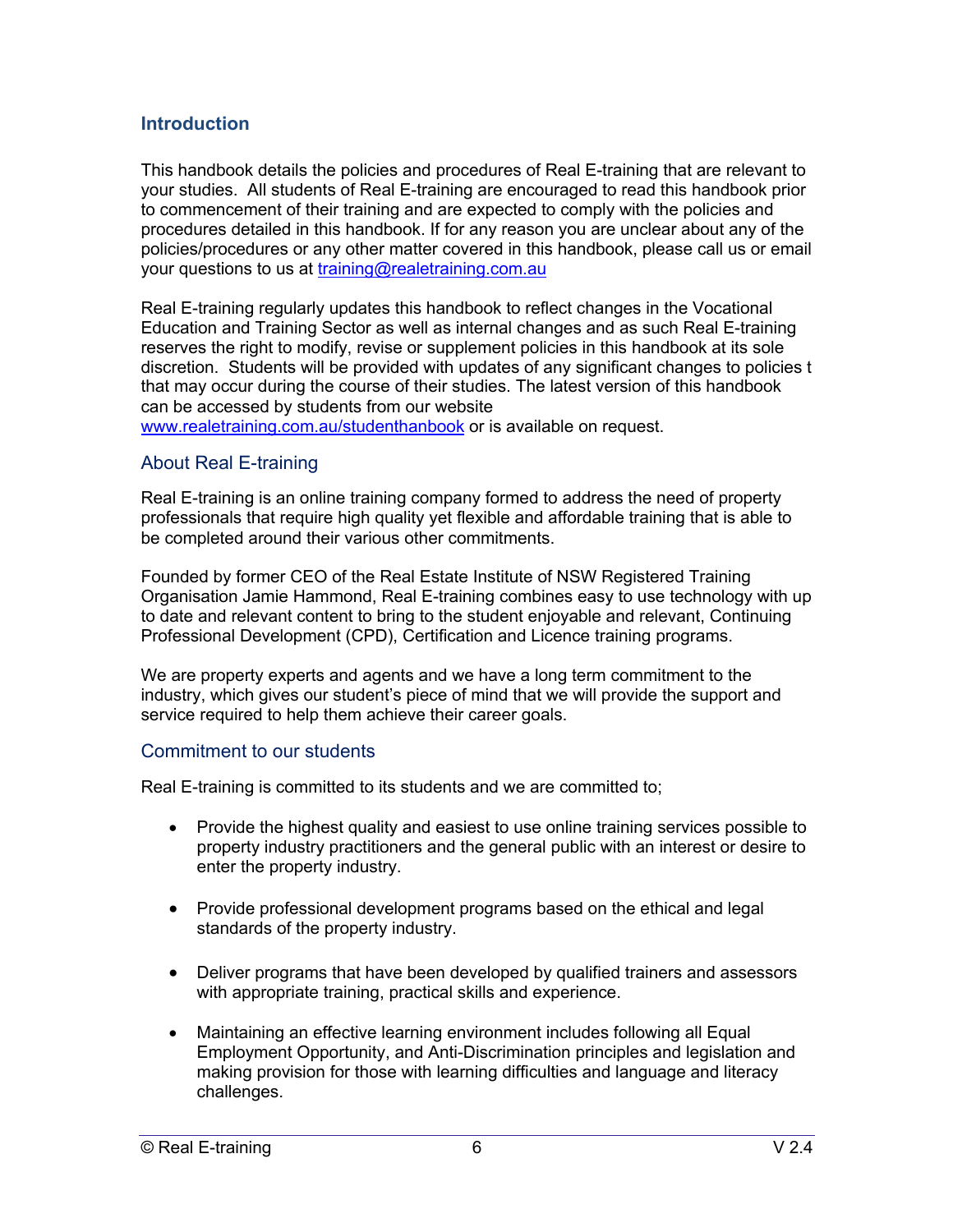## **Studying with Real E-training**

Real E-training is committed to compliance with all conditions and Standards for Registrations, which means all students using the services of Real E-training as their registered training organisation can be assured of the highest quality of service and training standards.

## **Administration**

Real E-training has set procedures that govern all aspect of our administrative tasks associated with training, assessment and the record keeping thereof, all of which are designed to ensure compliance with the conditions and standards as required under the Standards for Registered Training Organisations.

Real E-training uses a version control system for all internal and external documentation including but not limited to, handbooks, assessment and promotional materials.

## Student support

It is important that all students enrolled in any of our programs get the highest levels of support to ensure they have every opportunity to complete their studies. In recognition of this Real E-training provides the following support to their students.

**Phone support** A toll free phone number is available for tutorial support or any other questions regarding your studies (1300 454661) this number is only available during normal business hours.

**Email support** as an alternative you can also request tutorial support via email by sending your questions to training@realetraining.com.au

## Assessment submission limit

All assessments are limited to only three submissions, if after three submissions the student is deemed not yet competent an assessor will contact the student to discuss their learning and give tutorial support as appropriate. If the assessor deems that the student is ready to retry the assessment, they will then arrange the assessment to be reopened so that the student can re-attempt the assessment. If the assessor does not believe the student is ready for re-assessment, then the matter will be referred to the Training Manager who will develop a plan for the student to move forward within 5 business days. This may include additional tutorial support, L, L & N assessment or other solutions as necessary. No further charges will be payable by the student for this process.

#### Suitability to undertake online training

Prior to any online training being undertaken the students have the opportunity to complete a free demonstration of our training portal, which is available on our website.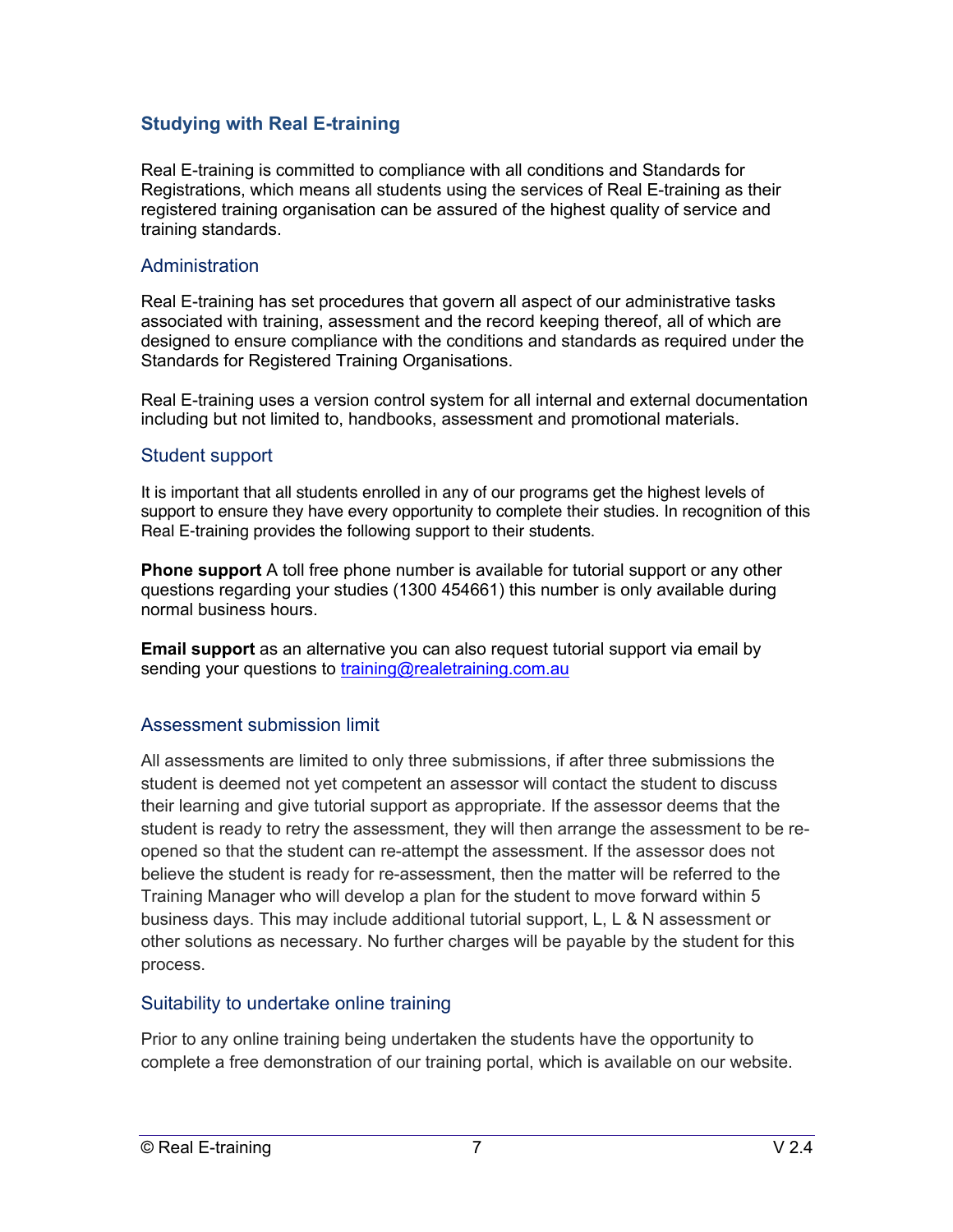All rights and responsibilities of the student are explained on our website and in further depth in our student handbook. Students undertaking online training must acknowledge they have had the opportunity to read our handbook and try our demo and that they are aware of the minimum level of computer literacy and hardware required to complete the program.

In addition to the above all students also must acknowledge that they have read and accepted the minimum requirements to complete our e-learning course in respect of the minimum computer literacy and system requirements prior to their enrolment being accepted.

# Student induction

All students can expect to have access to information explaining and detailing the following;

- Minimum hardware and technical skill level required to complete the various training programs offered.
- Information on Training Packages, competency based training and assessment, vocational education and training requirements for agents.
- Opportunity to address any special needs or requests from students, including Language Literacy or Numeracy (LL&N) requirements for specific students.
- Time frame for completion and assessment methods of training programs.
- Information about available support.

## Enrolment procedures

Prior to any offer to commence training is made the student must submit the relevant information via the online enrolment process. The enrolment form must be completed by all students prior to commencement of any course or training program. Applicants need to acknowledge;

- They have read our student handbook
- They have considered their suitability to meet the minimum computer proficiency and hardware/software requirements.

Information recorded at the time of enrolment is automatically transferred to our student management system, which is collected and stored in accordance with our records management policy and our statutory obligations.

Submission of an enrolment does not constitute acceptance of the student in the program nor does it represent commencement of training.

Any student's that do not accept any of the above acknowledgements, submit incomplete or incorrect data or indicates they have any issues that may prohibit or impede their studies (such as unable to write in English or have LL&N issues) at the time of enrolment will not have their enrolment accepted. If an enrolment is rejected, we will contact the student to discuss the outstanding issues and try to resolve them in order to allow the enrolment to proceed to an offer of training.

When the enrolment application has been accepted an email is sent to the student with a course offering, to accept this offer the student must pay the course fee. Immediately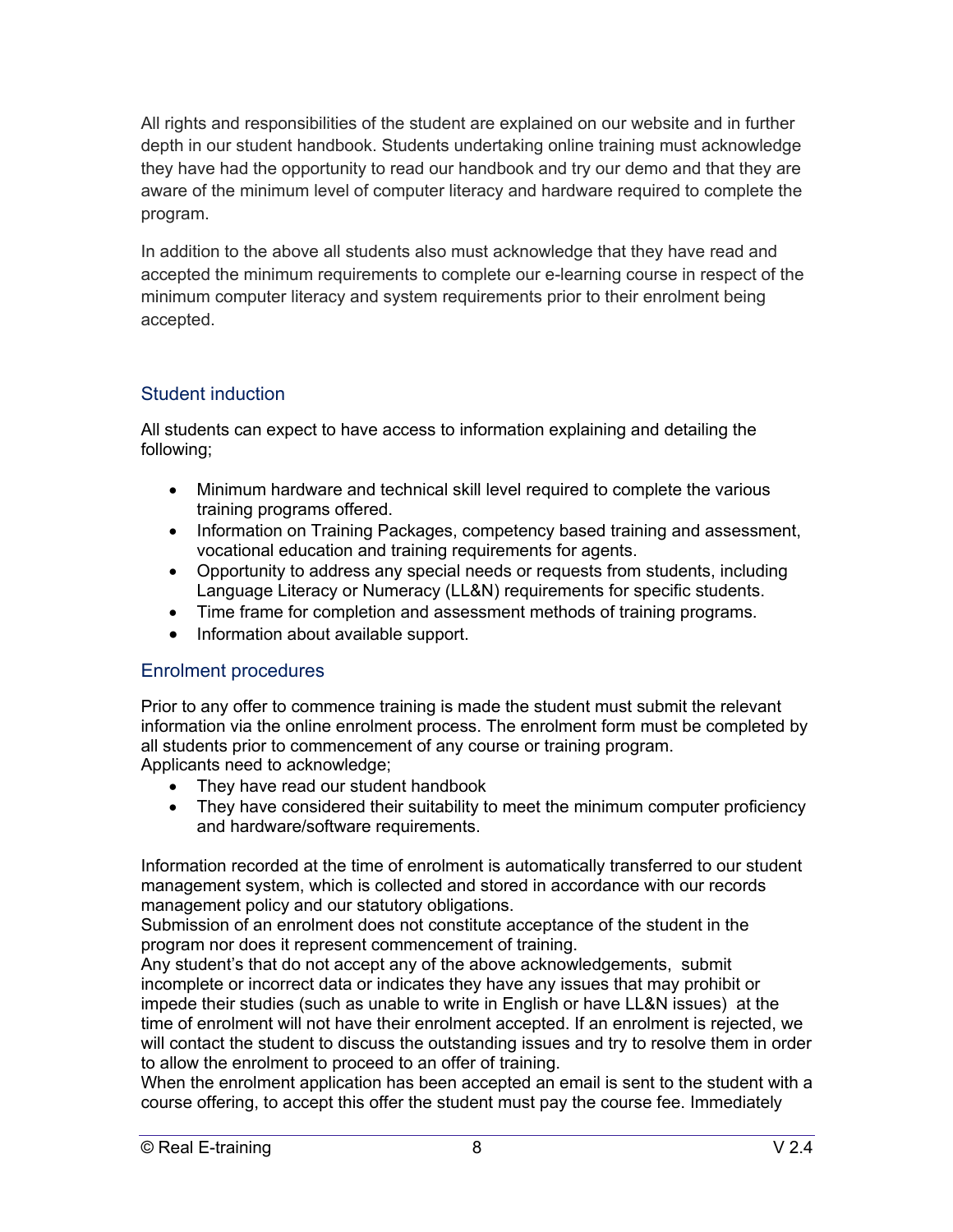upon processing of their payment the student will receive an email advising them of their user-name and password and the link to the e-learning portal. This process signifies the commencement of training. In addition to the logon details a receipt for their payment will also be sent with this confirmation email.

## **Legislative compliance**

There are a number of laws that students of Real E-training must be aware of in respect completing their training and understanding their rights and obligations while studying with us.

Legislation and codes of conduct include but are not limited to;

Vocational Education and Training Act 2005 Property Stock & Business Agents Act 2000 & Regulation 2002 CPD Guidelines Fair Trading Act 1987 Competition and consumer Act 2010 Occupational Health and Safety Act 2000 & Regulation 2001 Anti-discrimination Act 1977 Standards for Registered Training Organisations 2015 Privacy Act 2000 Spam Act 2003 Do Not Call Register Act 2006 Copyright Act 1968 and Copyright Amendment Act 2006

## Access to legislation

Any legislation that affects the student during the course of their studies either in respect of course content or that impacts on their rights and obligations will be made available to the student either directly or via a web link. Any questions regarding any of the above are encouraged and will be responded to or referred to the most appropriate place for the student to have their question/query answered.

# Copyright

All material published by Real E-training is subject to copyright, whether held directly by Real E-training or a third party unless otherwise stated and all students must be aware that any material that they access through the course of their study or via any other method associated with Real E-training must not be used for any other purpose other than for which it was supplied and any unauthorised reproduction or redistribution in whole or part is strictly prohibited.

In order to gain permission to use any material outside the purpose for which it has been supplied the student must apply in writing top the CEO of Real E-training and receive written permission for its use or reproduction.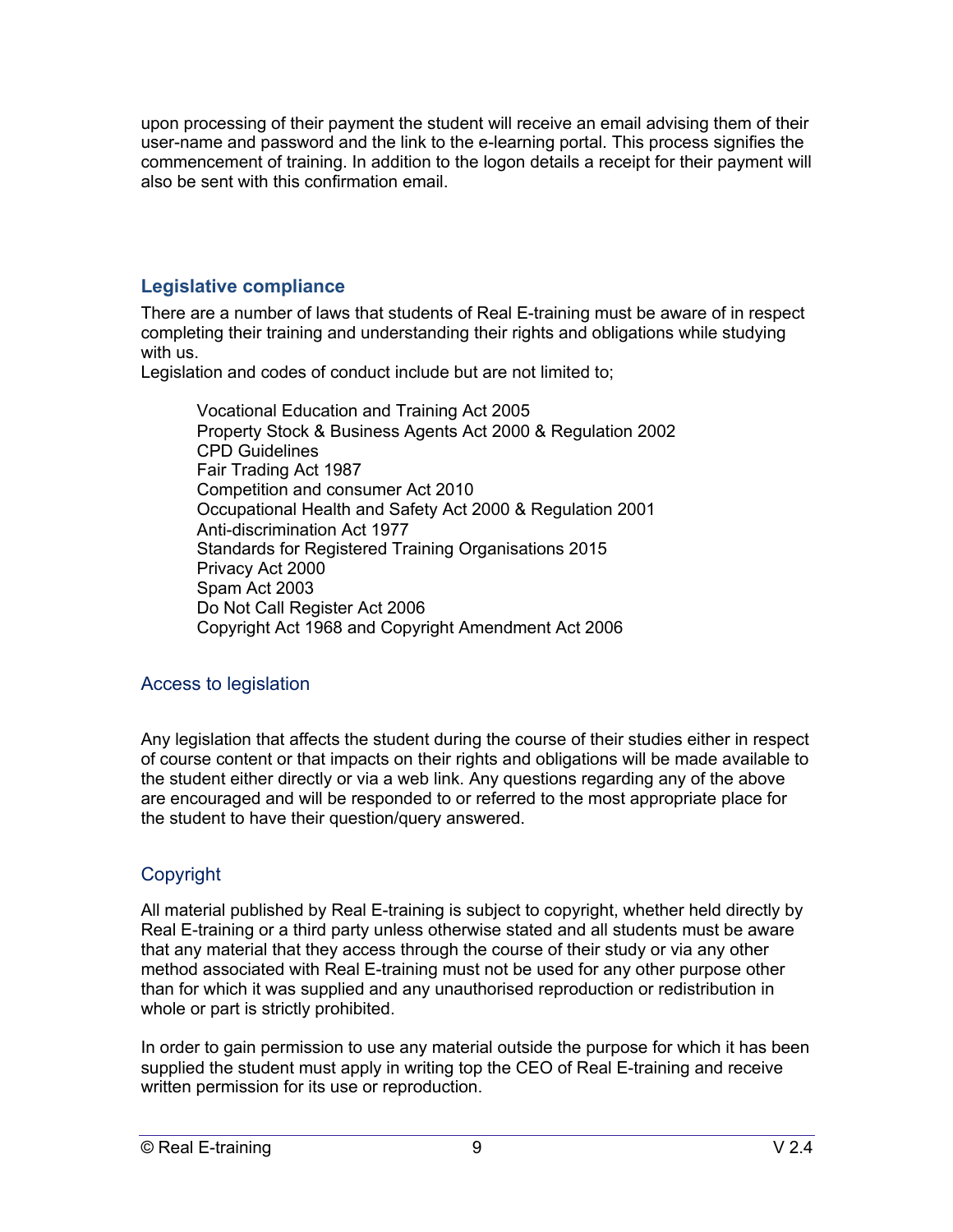#### **Enrolment process**

- 1. Applicant visits website and selects the appropriate course
- 2. Applicant makes an application for the program by completing an online enrolment form.
- 3. Enrolment is checked and accepted or rejected by Real E-training staff
	- a. If enrolment is accepted an email is sent to the applicant with an offer of training
	- b. If the enrolment is rejected the applicant is contact to correct enrolment where incomplete or discuss reasons for rejection of enrolment i.e. incomplete details acknowledgement not accepted or another prerequisite not met.
- 4. Email sent to applicant with offer of training which is they take up or reject
	- a. Offer is taken up by proceeding to the web portal and paying the course fee
	- b. Offer is rejected by the student by doing nothing
- 5. Once course fee has been processed an email is automatically sent to the applicant with log on details, a link to the web portal and a receipt for purchase.
- 6. Once user-name and password have been received by the student the training is considered to have commenced.

## E-learning student portal

All course material and assessments delivered by Real E-training are done through our E-learning portal, this portal is accessed through our website www.realetraining.com.au. Our student portal uses a combination of audio, visual, simulation and written training and assessment resources. A free demonstration of our system is available on our website and students are encouraged to complete this demo prior to undertaking any courses.

Minimum requirements in respect of computer proficiency, hardware and software, these minimum requirements are listed in our website and in this handbook.

They are as follows;

#### *Computer proficiency*

Intermediate computer proficiency is required including ability to;

- Use the internet and effectively navigate websites
- Create basic documents in MS Word/Excel or similar

#### *Minimum system requirements*

#### *Hardware*

- Processor: *1.3 GHz or higher*
- Mac Processor: *G4 667 MHz or higher*
- System Memory (RAM): *256MB or higher*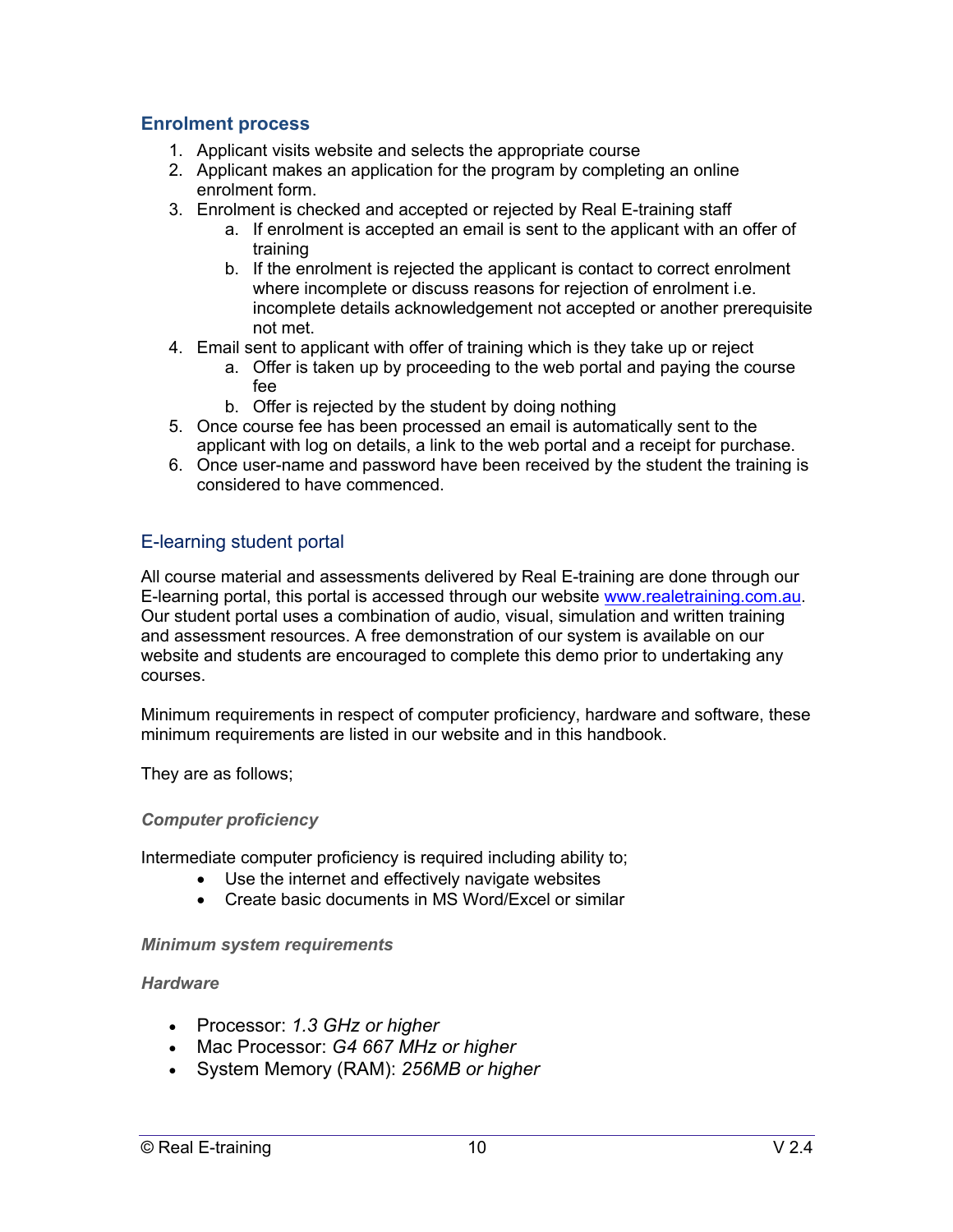- Windows Operating System: *Windows 2000 with SP4, Windows XP with SP2 or later*
- Apple Operating System: *OS X 10 or later*
- Display: *800 x 600 or higher SVGA recommended, 16 bit colour or higher*
- Video Memory: *32MB of video RAM or higher*
- Internet access: *dial-up 56k or higher (broadband recommended - DSL/Cable/LAN)*
- Sound: *16-bit sound card or higher*
- *Printer*

#### *Software*

- Browser: *MS Internet Explorer 7 (recommended), Firefox 1.5+, Google chrome*
- Adobe reader
- MS Word/Excel or similar

Please note links to download are provided on our website where students can download suitable programs to allow the completion of all our courses.

In some cases students will be able to printer their copies of their results, certificates or transcripts after the successful completion of the studies.

## Course fees

Course fees are outlined on our website and are subject to change without notice Payment of course fees implies acceptance of training offer and commencement of training. No offer of training is confirmed without payment. Payment can be made by Visa, MasterCard or American Express via our website or by cheque or EFT by direct arrangement by calling our office.

#### Refund Policy

Due to the nature of the online system once a student has commenced training generally no refund is possible, in extenuating circumstances students can apply in writing for a refund. The merits of the student's request will be taken into consideration and a decision made at the discretion of the CEO.

This policy is clearly outlined in pre-course material, on our website and in our student handbook. If a course is unable to be delivered by Real E-training for any reason a full refund or alternative program will be offered to the enrolled student.

For the purposes of this policy training is deemed to have commenced once the student had been electronically issued a user-name and password.

## Enrolment refusal or cancellation by RTO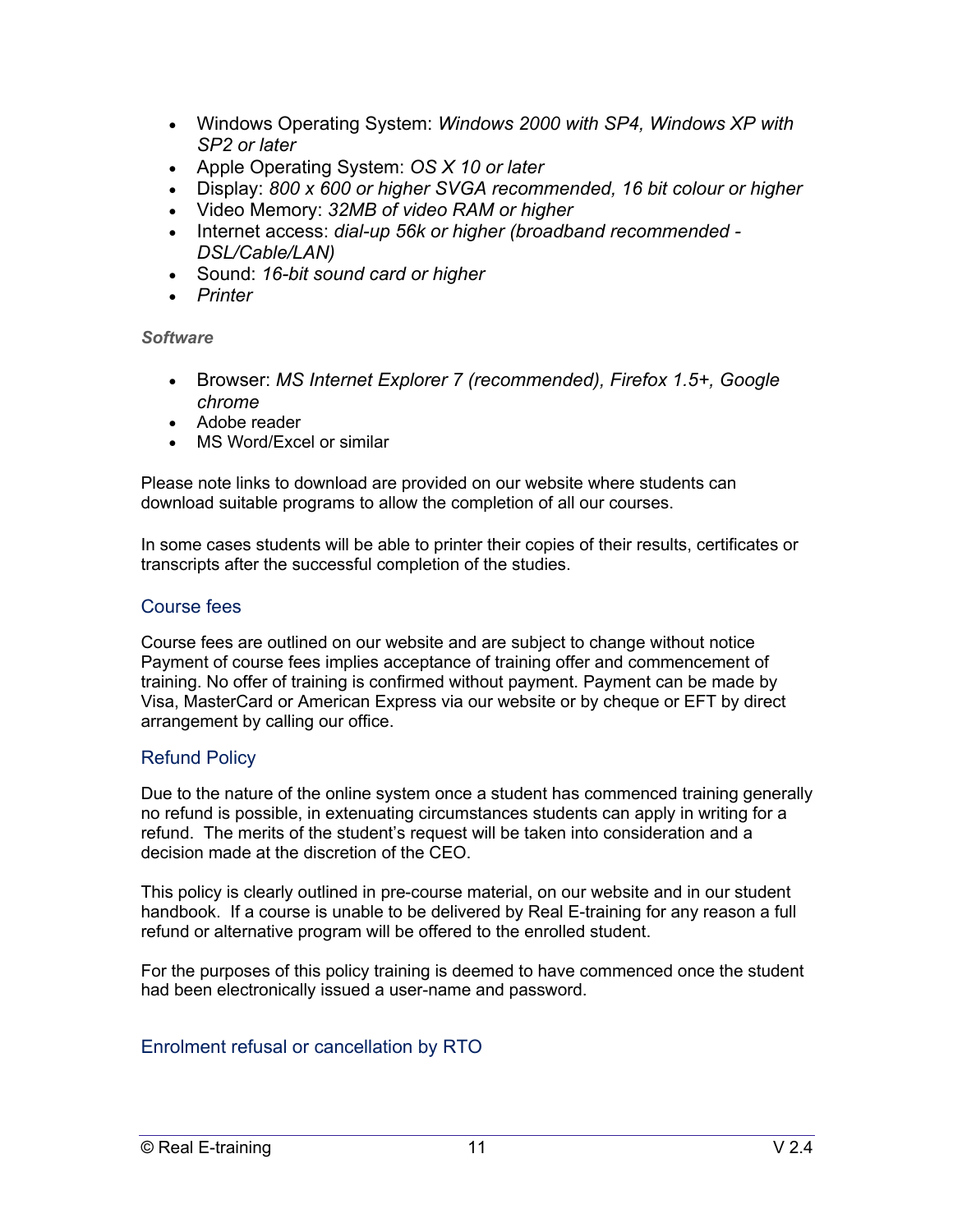Real E-training reserves the right to refuse or cancel the enrolment of any student, at the discretion of the training manager.

In the event that an enrolment is refused or cancelled by Real E-training a refund of fees will be calculated on a pro-rata basis.

A transcript will be issued for any units for which the student has been deemed competent.

#### Paying by instalments

All requests to pay fees by instalments must be made in writing to Real E-training and approved by the CEO. If a student dishonours an instalment payment their course will be suspended.

Real E-training reserves the right to demand all outstanding fees are paid in the event that the student does not honour the instalment plan agreed upon. In the event that a student fails to pay the outstanding fees all paid fees will be forfeited and no results will be issued.

Results will not be issued until all fees are paid in full.

#### Course completion time frames and re-enrolment

All enrolled courses offered will only be available to the student for a limited time, if courses are not finished in the specified time frame, access will be removed. Students finding, they are unable to meet the imposed deadlines can contact Real E-training to extend their timeframe or re-enrol in the program. Any request for an extension to these timeframes must be made in writing by the enrolled student. The decision to extend course durations is at the discretion of the Training Manger and may require an additional fee, which if required must be paid prior to re-enrolment.

#### Re-enrolment Fees

All online training programs have an expiry time frame if a student fails to complete their online learning by the due date then their password becomes inactive. A re-enrolment fee of 25% of the course fee may be charged at the discretion of the CEO, to enable the course to be reactivated.

#### Course completion time frames

| Course name                 | <b>Completion time</b> | After re-enrolment |
|-----------------------------|------------------------|--------------------|
| $CPD /$ individual $UOC's$  | 1 Year                 | 30 days            |
| Course in property practice | l year                 | 60 days            |
| Real Estate Licence         | 2 years                | 180 days           |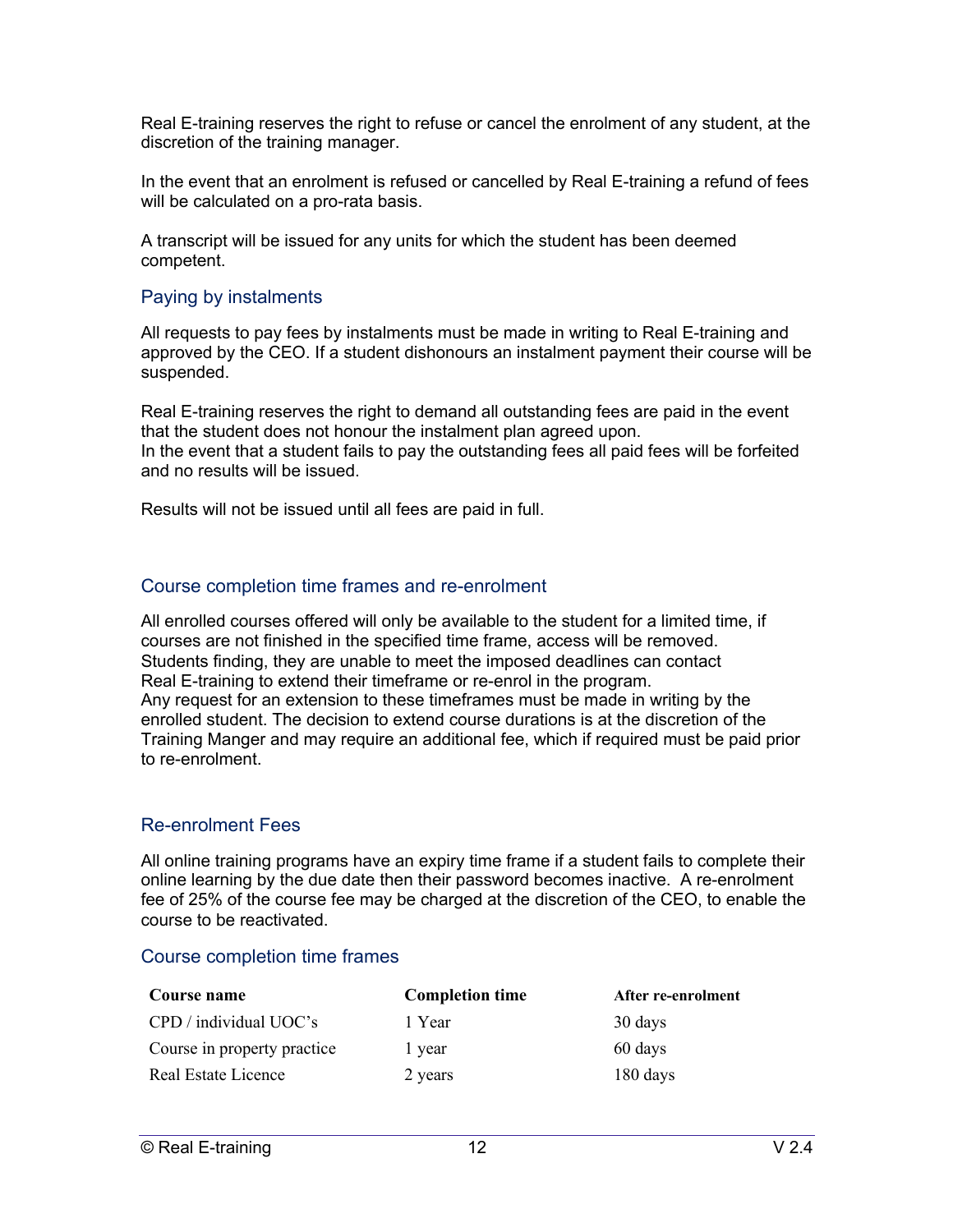Please note courses cannot be cancelled after logon details have been issued.

These fees are valid from 1 January 2011 and are subject to change without notice.

# Complaints and appeals

The complaints/appeals process is an integral part of all training and assessment pathways leading to a nationally recognised Qualification or Statement of Attainment under the Australian Qualification Framework (AQF).

In addition to the legislative requirements of RTO's to have a complaints handling process Real E-training also acknowledges the damage that can be done to its reputation if complaints are not resolved fairly and quickly therefore all steps necessary to come to a mutually agreeable resolution of complaints is strongly encouraged.

# Dispute resolution process

The following process must be followed in the event of a complaint from a student in regard to the provision of any of the services offered by Real E-training. All complaints are to be documented in the complaints register and any correspondence filed in the students file where appropriate.

- 1. Complaint is discussed with the complainant and the Training Manager or other authorised person in the first instance to determine the nature of the complaint and what remedy action the complainant proposes. If resolution is possible at this stage any action agreed upon will be implemented as soon as practical and follow up made with the complainant after implementation before closing of the complaint.
- 2. If mutual agreement cannot be reached after an initial discussion with the complainant, a complaints form will be sent to the complainant via email or post and the complainant is invited to formalise the complaint for consideration.
- 3. Once a formal complaint is received the complaint is must be brought to the attention of the Training Manager/CEO who will take responsibility of investigating and resolving the complaint. The complainant will be contacted within 2 business days of receipt of the complaint and updated as to the status of their complaint and the likely timeframe for resolution. Once a decision has been made regarding a resolution the complainant will be notified in writing of the outcome along with their rights to an appeals process.

# Appeals process

A fair and impartial process is available to all students of Real E-training if they wish to appeal any decision made following the conclusion of the above complaints process. All appeals will be mediated by an impartial party with expertise or responsibility for regulation regarding the nature of the appeal.

Examples include

- Appeal concerning competency The students work is to be re-assessed by an impartial and independent and appropriately qualified assessor, whose decision on assessment will be accepted by Real E-training.
- Appeal concerning a financial nature the student will be referred to the relevant regulator e.g. Fair Trading NSW for implementation of their complaints process.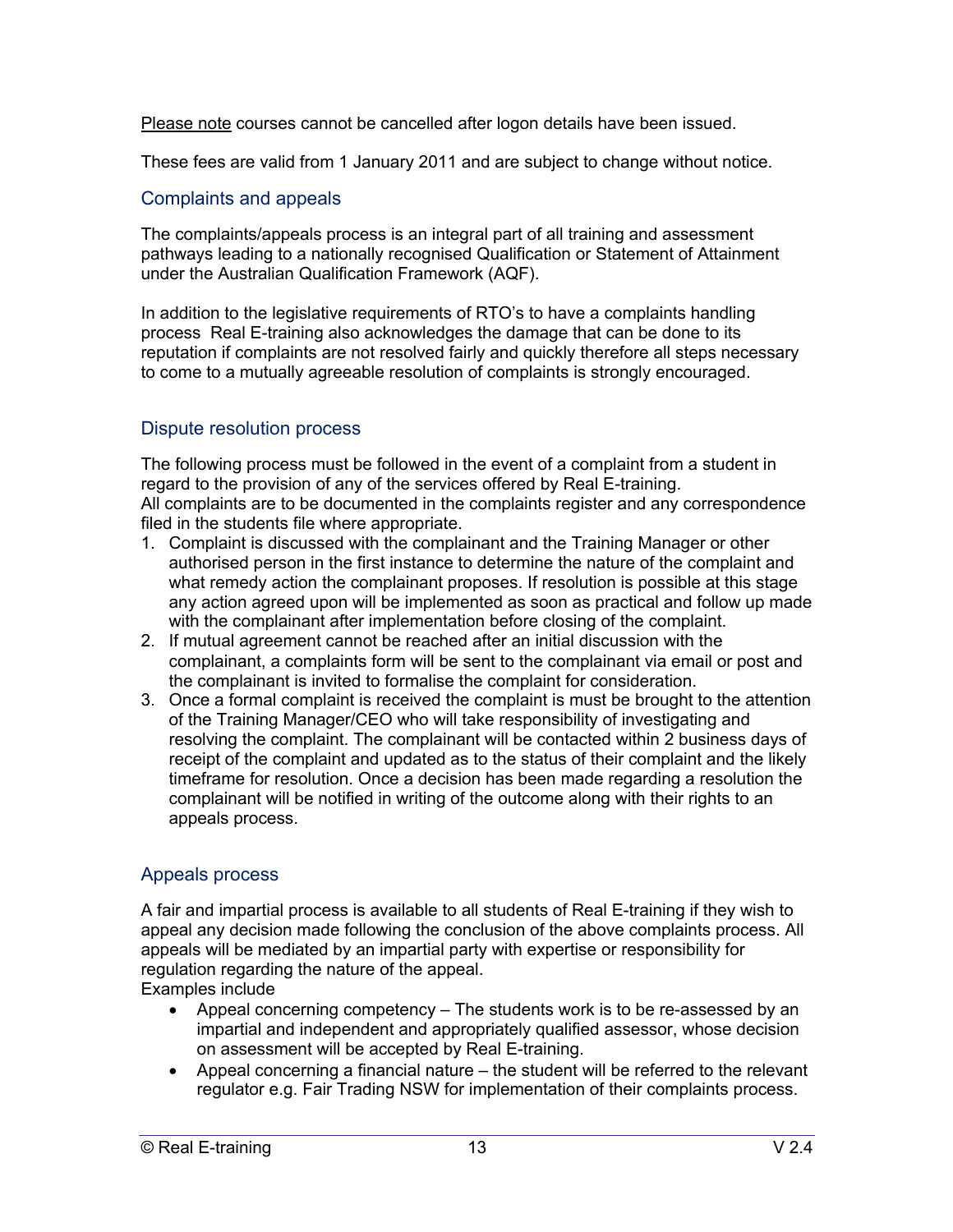• Appeals of any other nature will be dealt with in a fair and open manner with the appointment of an appropriate and independent mediator wherever possible.

This appeals process will be without cost or prejudice to the student.

#### **Expulsion**

If any student's behaviour has been found to be inappropriate towards a fellow student or staff member, whether online or in a face to face situation in connection with their studies with Real E-training, Management reserves the right to expel the offending student.

This includes unlawful or serious misconduct, including but not limited to any of the following inappropriate behaviours or activities:

- Disruptive behaviour
- Intimidation
- Cheating
- Plagiarism
- Sexual harassment
- Violence
- Discrimination
- Any other inappropriate behaviour towards fellow students or staff

Where appropriate to the course of studies, a Transcript of Results will be issued for already completed units or modules. Such students will be excluded from further studies at Real E-training. Unused student fees will be forfeited.

#### Fraud prevention

Academic integrity, honesty, and a respect for knowledge, truth and ethical practices are fundamental to the business of Real E-training. These principles are at the core of all academic endeavour in teaching and learning. Dishonest practices contravene academic values, compromise the integrity and devalue the quality of learning. All staff of Real Etraining are responsible for reinforcing high standards of academic integrity, and for reporting suspected breaches to the Training Manager.

We have a variety of procedures in place to detect and report on incidences of fraud.

Methods to minimise the occurrence of fraud include but are not limited to;

- Requirement of students to provide appropriate identification to verify their identity on commencement of their studies.
- Issuance of a unique password and username that is only to be used by the student
- Logging of IP addresses so any use of user credentials on different computers can be tracked
- Students are required to submit declarations upon submission off assessments that "all work has been completed by them"
- Anti-plagiarism is also used on our platform to ensure work submitted by a student has not been plagiarised from another source.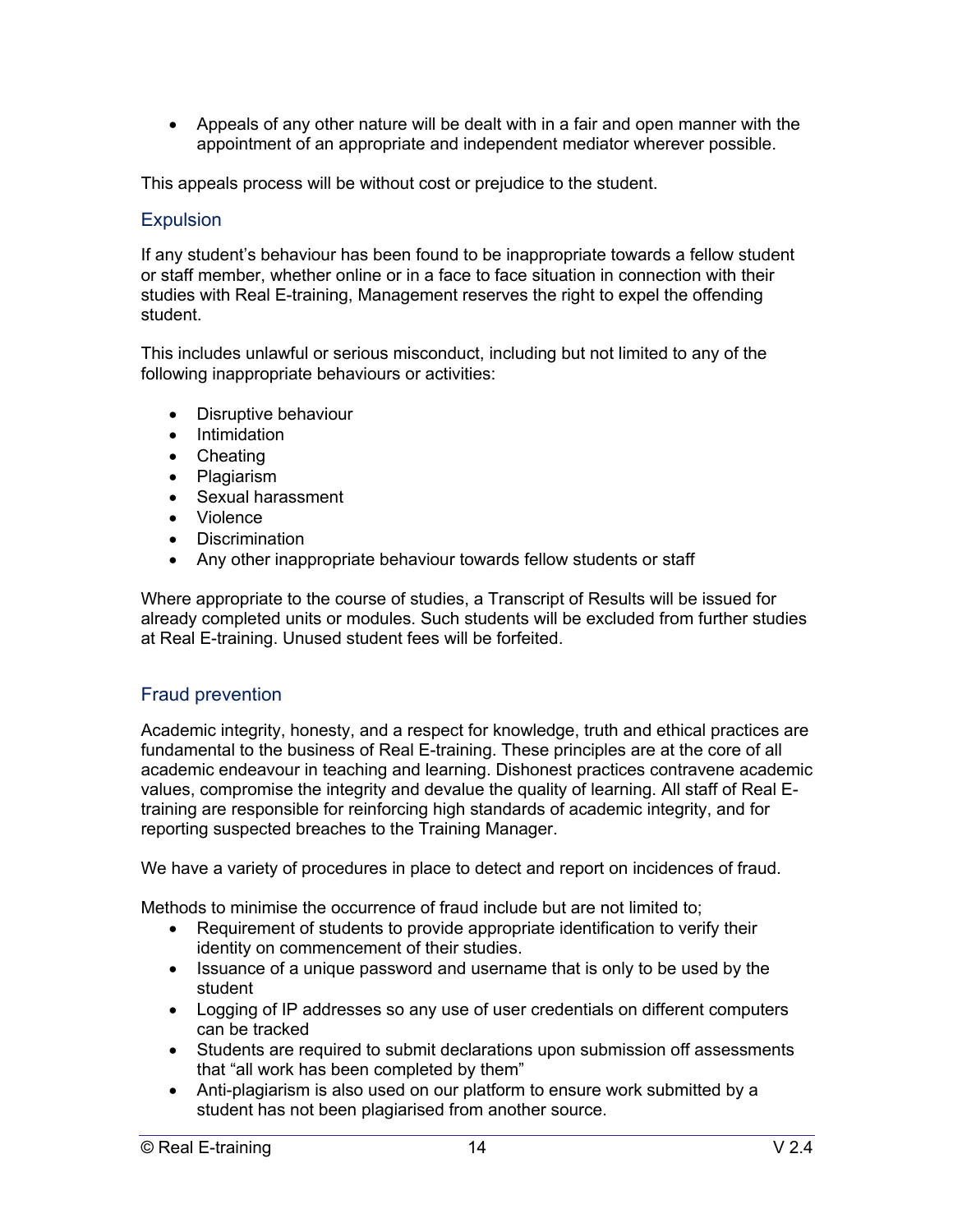Any instances of fraud whether they be of a financial, identity or any other nature that are detected will be reported to police, Fair Trading or other appropriate regulatory body. Real E-training also reserves the right to take action to cancel the enrolment of any student that has engaged in any fraudulent activity (see our expulsion policy).

## **Training and Assessment Delivery**

Real E-training ensures that the resources for the delivery of courses and assessments, and issuance of qualifications, meet the requirements of the relevant endorsed Training Package(s) and/or accredited course(s).

Real E-training affirms that it has in place and applies the following resources:

- Delivery and assessment resources appropriate to the methods of delivery and support materials.
- Personnel with appropriate qualifications and experience, including assessor requirements, as identified in the relevant Training Package assessment guidelines.
- Relevant documents and support materials.

All Real E-training delivery and assessment are designed to best achieve the required elements of competency, while using a holistic approach to the learning preference of the student. The delivery of training and assessment may include a combination of on and off-the-job delivery and assessment.

Online delivery and assessment may include (but is not limited to):

Group participation/forums Individual and group projects Learning support at work Audio/visual presentations Computer managed learning Audio/visual displays Case studies Written tests Essays Multiple choice questions True/false questions Oral presentations Role plays Short answer questions Skills portfolios Workplace observations

Real E-training is committed to ensuring the achievement of valid and reliable assessment against industry competency standards, and that all assessments provided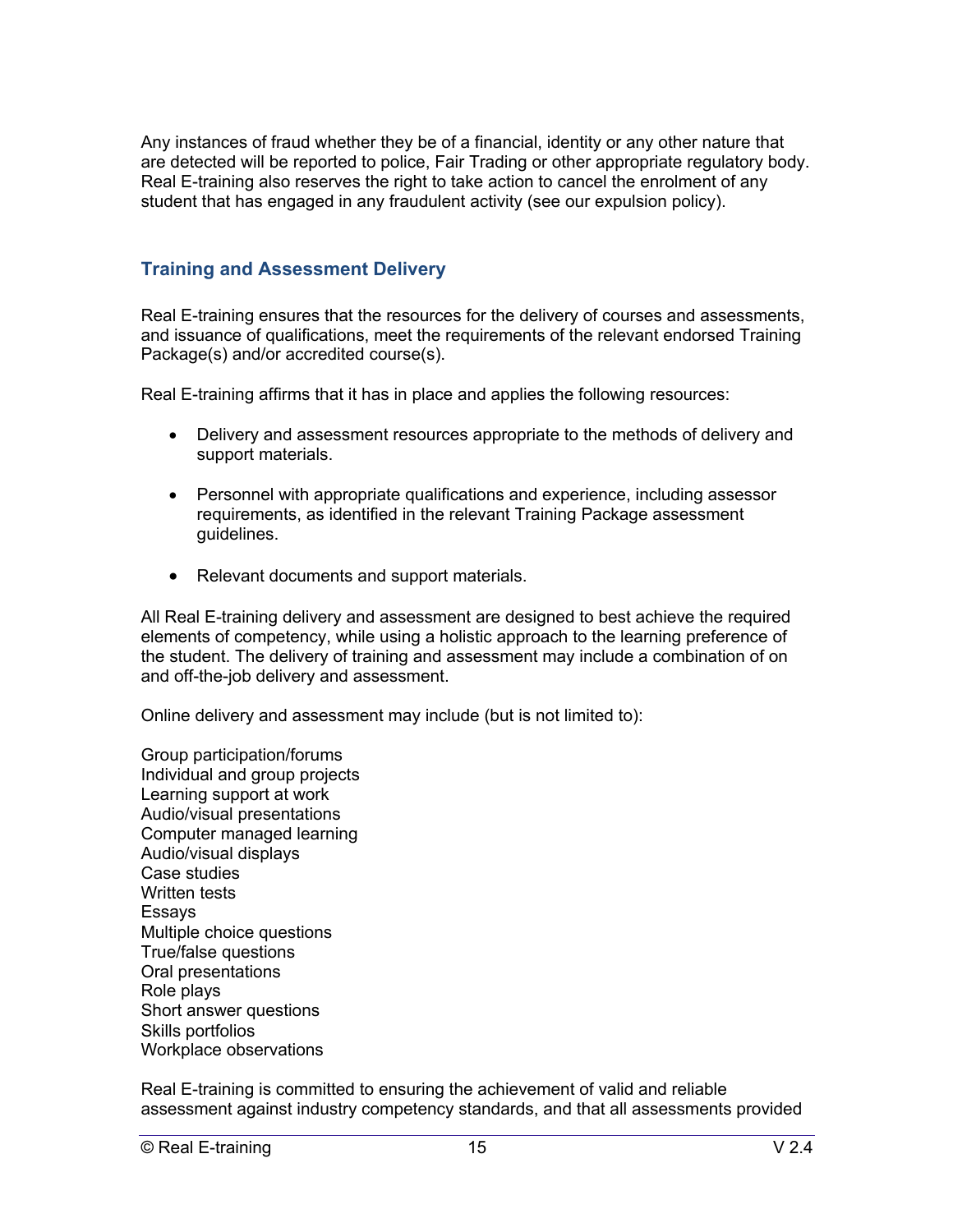by Real E-training remain consistent with appropriate training and assessment principals and are reliable, flexible and valid.

#### Assessment pathways

Real E-training offers clients a number of assessment pathways appropriate to the qualification outcome. Assessment conducted for the purposes of national recognition will lead to a part or full qualification under the Australian Qualifications Framework. The main assessment pathways to a qualification are as follows:

Off-the job training and assessment Recognition of prior learning Recognition of current competence Workplace assessment

#### Time frames for assessment

One of the requirements of the CPP07 training includes assessment over a period of time, to ensure our assessment strategy meets these requirements assessment of each unit of competency is done in sections. As each section is submitted and subsequently assessed it will allow the assessor to monitor the assessment of the unit over a period of time.

#### Assessor qualifications

Real E-training ensures that all staff involved in delivery of training and assessment activity meets all prerequisites and requirements under;

Assessment guidelines of the appropriate training package Assessment requirement of accredited courses Guidelines for CPD as issued by Fair Trading NSW (FTNSW) Australian Skills Quality Authority (ASQA)

#### Conducting assessment

Real E-training ensures that the personnel conducting or administering assessment utilise appropriate methods for recording, storing and accessing assessment outcomes.

In the execution of their duties all assessors use a marking guide, their own professional judgment and appropriate assessment techniques. In all cases, assessors are required to make judgments about the student's capacity to understand and put into practice the learning outcomes of the subject matter. All assessments are consistent for all methods of learning and the same assessment is provided for each module.

#### Assessment methodology

Opportunities for Recognition of Prior Learning/Recognition of Current Competence and Credit Transfer and the appeals and reassessment process are outlined prior to enrolment and induction, as are any available flexible methods of assessment.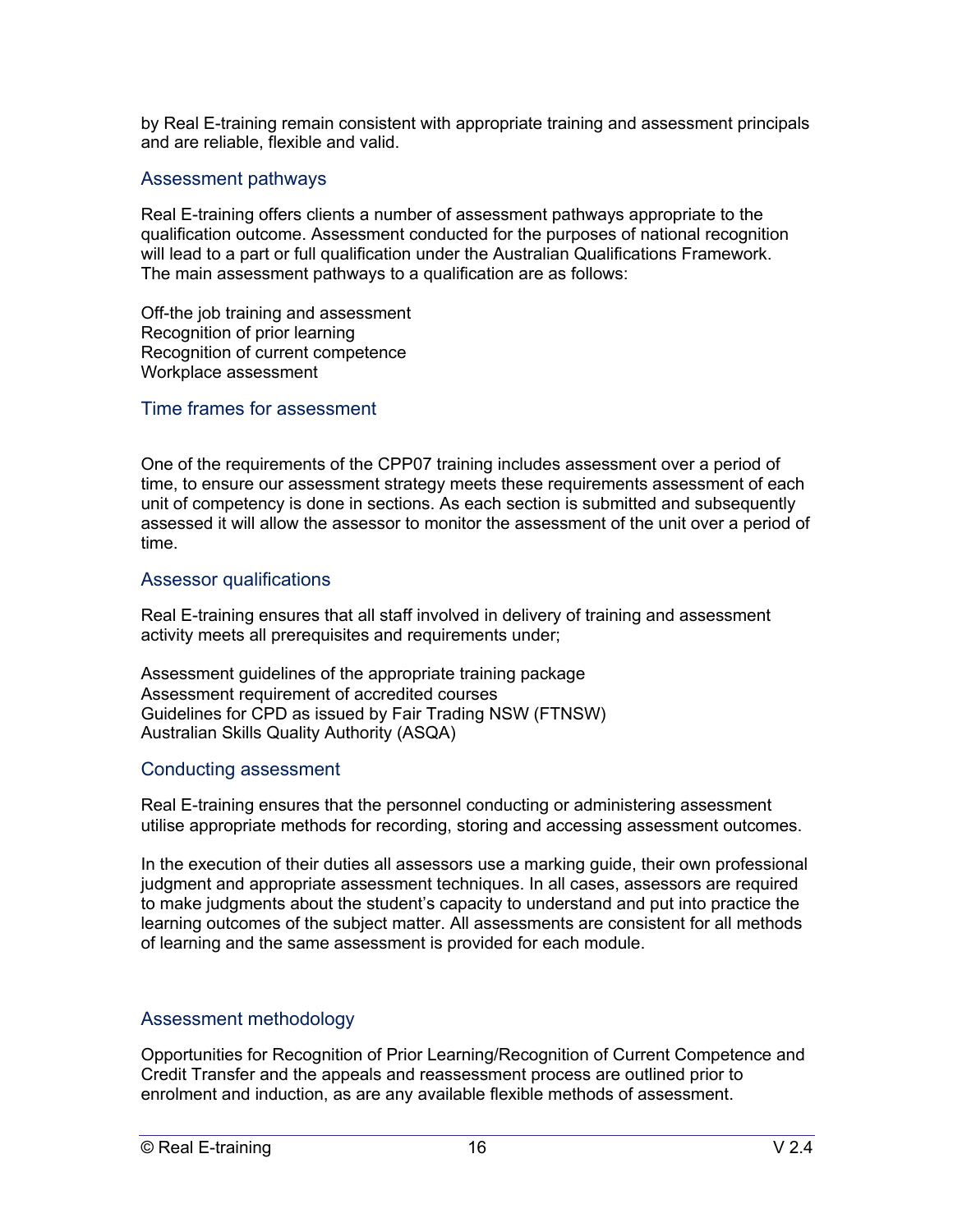All evidence-gathering methods remain reliable, flexible, fair and valid. Validation and moderation of assessment processes and procedures is made on an ongoing basis.

As assessments are undertaken, Real E-training trainers/assessors enter individual client assessment results onto a recording profile and feedback is given as appropriate. Results are entered into a learning management system.

Where the student exhibits difficulty with written assessment, whether due to physical disability, problems with the written word, or using English if it is not their first language, Real E-training will consider other methods of assessment, where it is appropriate. These alternate methods may include verbal questioning, observation of skills in the workplace and the perusal of documental evidence supplied by the student and/or employer.

## Benchmarks for competency

Each unit of competency will be assessed based on the judgement of the assessor; however as a guide to students for what is expected a benchmark for assessment is contained in the learner's guide for each unit.

The benchmark is based on the weighting and minimum passing grade for each type of assessment contained in each assessment. Benchmarks are as follows;

| Type of assessment/question  | Weighting | Minimum passing grade |
|------------------------------|-----------|-----------------------|
| Multiple choice & True/False |           | $80\%$                |
| Short answer                 | 5         | 80%                   |
| Case studies                 | 10        | 80%                   |
| Essays                       | 20        | 80%                   |
| Completing forms             | 20        | 80%                   |
| Role plays / TP Observations | N/A       | N/A                   |
| Exams                        | N/A       | 80%                   |

The benchmarks are intended as a guide and with the exception of Multiple Choice and True/False questions competency will be at the discretion of the assessor and reaching the minimum % does not necessarily ensure competency. Role plays, demonstrations, self-assessments or third party observations are not weighted formally but are used in a holistic manner to underpin the other methods of assessment.

When the third party observation method is used the observer is not to be regarded as the assessor, as they are most probably not qualified assessors. Their role is to report on their observations, which is done with the aid of a guide and criteria supplied to them by Real E-training. At no time will their opinion of the competence of the candidate be requested.

#### Assessment requirements

It is a requirement under the Property Stock & Business Agents Act 2002 that all real estate agency documentation is to be completed in English, therefore, all material submitted for assessment needs to be able to reflect the ability to speak and understand English. Real E-training has procedures in place for those who may require help with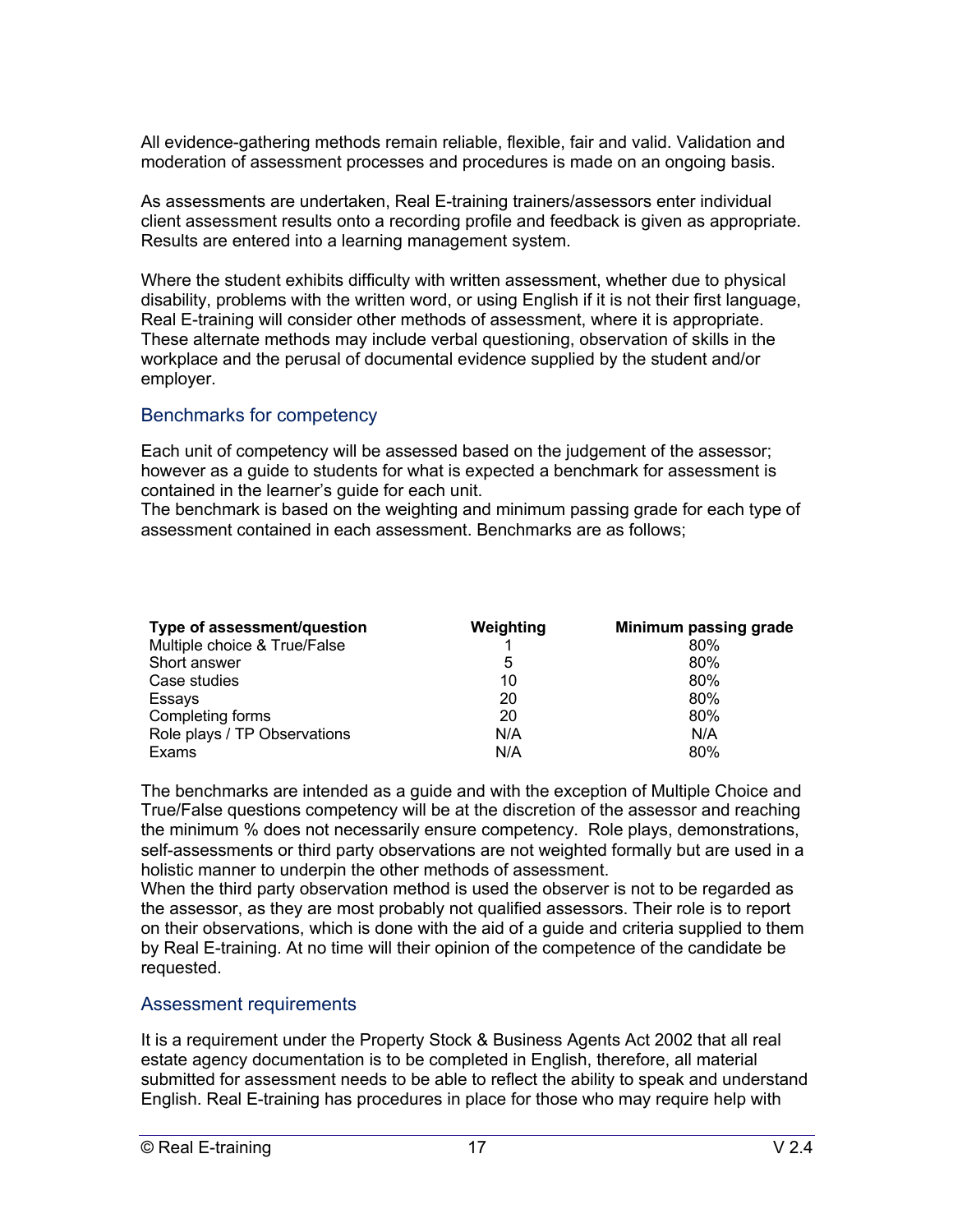Language, Literacy or Numeracy (LL&N). Please contact us if you need advice in this regard.

## *Continuing Professional Development (CPD)*

CPD is a mandatory prerequisite to renewing a License or Certificate of registration in many states including NSW. Real E-training offers a series of professional development programs designed to provide a toolkit of practical "performance enhancing" systems and strategies for all property professionals regardless of their role or experience level. More information regarding CPD can be found at the FTNSW website fairtrading.nsw.gov.au

CPD programs delivered to licensed agents must contain both Mandatory topics and elective topics, both of which are dictated by Fair Trading NSW. Mandatory topics are specifically issued each year and only Fair Trading "approved" providers are eligible to deliver mandatory topics. Real E-training is currently an approved provider and adheres to all requirements as per our commitment to Fair Trading and the guidelines issue under their authority relating to maintaining "approved" status. Elective topics are taken from a broad skills list which is available on fairtrading.nsw.gov.au.

Certificate of registration holders are obliged to complete a minimum of 3 units of competency each year as a pathway to completing their licence within a 4 year period.

#### *Assistant Agents course*

The Assistance Agents Course is the educational prerequisite to hold a Certificate of Registration, the certificate need to perform the roles/functions of a sales agent or property manager under the Act. The units required for this course are the 5 core units Certificate IV in Real Estate Practice CPP41419;

CPPREP4001 Prepare for professional practice in real estate CPPREP4002 Access and interpret ethical practice in real estate CPPREP4003 Access and interpret legislation in real estate CPPREP4004 Establish marketing and communication profiles in real estate CPPREP4005 Prepare to work with real estate trust accounts

#### *Licensing*

Licencing in NSW has moved to a two tier licence regime, class 1 and class 2 licences class 1 licences require the participant to hold a class 2 for a minimum of 2 years and complete a Diploma in Property, which is currently not on the scope of Real E-training.

Class 2 licence holders are required to have held an Assistant Agent authority (Certificate of Registration) for a minimum of 12 months, have completed a logbook as supplied by FTNSW and completed the Certificate IV `in Real Estate.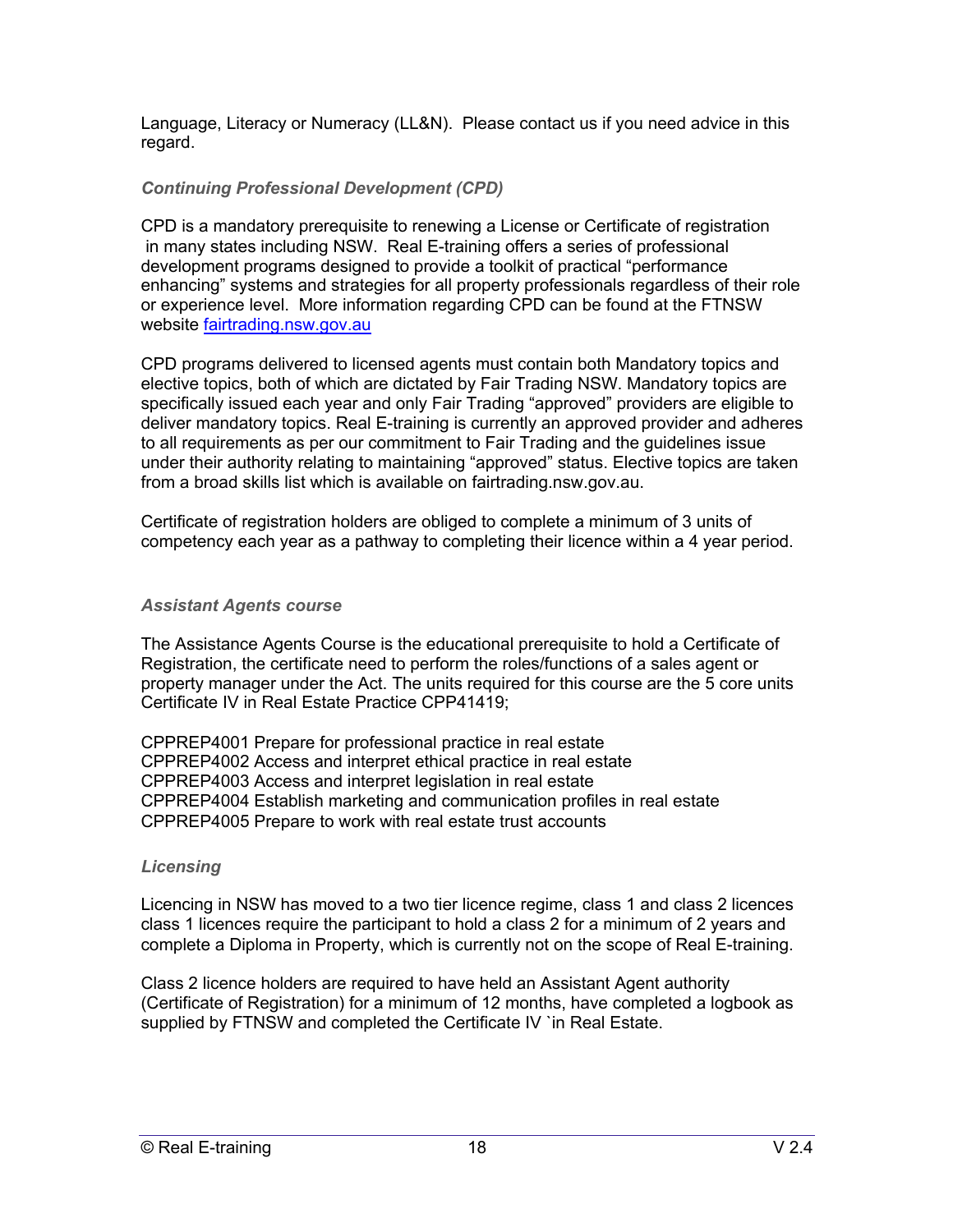Both the Registration and License courses are competency-based, and students are required to submit a portfolio of completed tasks and activities for assessment. Competency-based assessment affords students the opportunity to resubmit assignments. If resubmissions are still not yet competent students will be offered the opportunity to again re-submit work. After three failed attempts, students must re-enrol in the training at the full fee.

#### Duration of programs

#### *Real Estate Licence*

We allow up to 2 years for completion of the full program from the date of initial enrolment, or 12 months per cluster up to a maximum of 4 years.

#### *Assistant Agents Course*

We allow up to 1 year for completion of this program from the date of initial enrolment however each subject has nominal hours as a guide for completion for new entrants. A total of between 70 and 90 nominal hours is suggested for this program.

#### *Continuing Professional Development*

Due to the deadline for completion set by Fair Trading NSW the expiry of this course will be at the conclusion of the CPD year annually.

#### Transition to new training package

In the event of a change in training package and/or a change in the qualifications order issued by Fair Trading the RTO will transfer the student's course to the new units of competency/qualifications at no charge for the remainder of the course duration for the original enrolment. If the student has completed a portion of the superseded course the RTO will allow the student to undertake a combination of RPL and gap assessment to transition to the new training package/qualification order.

This may require the completion of additional assessments by the student. This will be done at as appropriate and at the distraction of the RTO's CEO.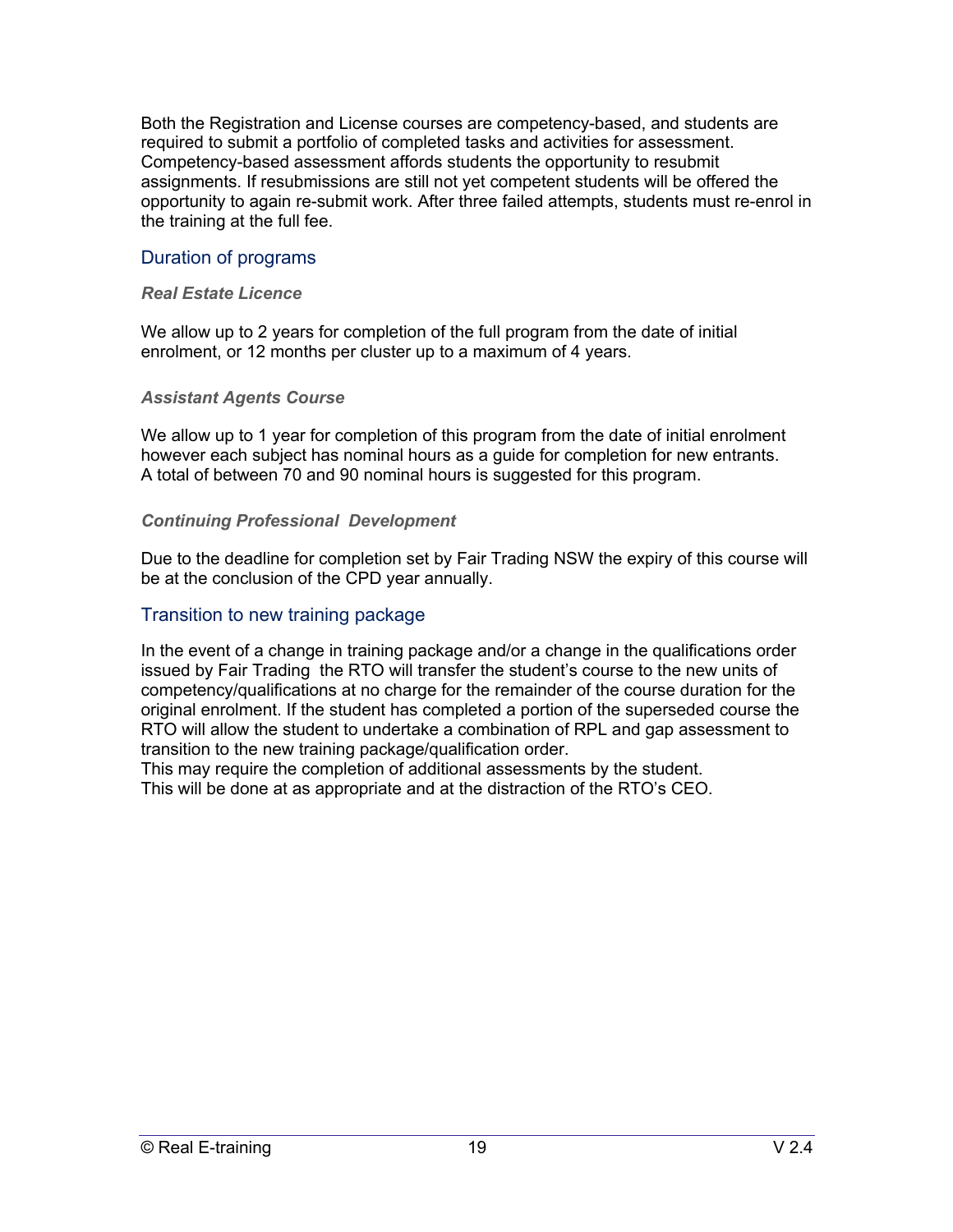## Delivery of CPP41419

The licence program will be delivered in clusters to provide the student a holistic experience in the completion of their studies, in addition to the delivery assessment will be done over a period of time with the requirement that students complete and submit assessments in chronological order. Cluster/Units of competency will be allocated and assessed once all assessments in the subject/cluster have been submitted.

|   | Cluster            | <b>UOC</b>                                                               |
|---|--------------------|--------------------------------------------------------------------------|
|   | Professional and   | CPPREP4001 Prepare for professional practice in real estate              |
| 1 | ethical practice   | CPPREP4002 Access and interpret ethical practice in real estate          |
|   |                    | CPPREP4003 Access and interpret legislation in real estate               |
|   |                    |                                                                          |
|   |                    |                                                                          |
|   |                    |                                                                          |
|   | Property marketing | CPPREP4004 Establish marketing and communication profiles in real estate |
| 2 | and appraisal      | CPPREP4102 Market property                                               |
|   |                    | CPPREP4101 Appraise property for sale or lease                           |
|   |                    |                                                                          |
|   | Property sales     | CPPREP4103 Establish vendor relationships                                |
| 3 |                    | CPPREP4104 Establish buyer relationships                                 |
|   |                    | CPPREP4105 Sell property                                                 |
|   |                    |                                                                          |
|   | Tenancy            | CPPREP4122 Manage tenant relationships                                   |
| 4 | management         | CPPREP4123 Manage tenancy                                                |
|   |                    | CPPREP4124 End tenancy                                                   |
|   |                    |                                                                          |
|   | Trust accounting   | CPPREP4121 Establish landlord relationships                              |
| 5 | and landlord       | CPPREP4005 Prepare to work with real estate trust accounts               |
|   | management         | CPPREP4125 Transact in trust accounts                                    |
|   |                    |                                                                          |
|   |                    |                                                                          |
|   |                    |                                                                          |
|   |                    | Elective units (one is to be chosen from below)                          |
|   |                    |                                                                          |
|   | Auction            | CPPREP4161 Undertake pre-auction process                                 |
|   |                    | CPPREP4162 Conduct and complete sale by auction                          |
|   |                    | CPPREP4163 Complete post auction process and contract execution          |

## **Eligibility**

There are a number of Eligibility requirements that must be made clear to student prior to enrolment, including the requirements that must be met to hold a Rea Estate Licence or Certificate of Registration, which can be found at the Fair Trading website.

#### Assessment moderation strategy

Assessment moderation is regularly conducted by assessors and other individual as appropriate. This process involves the selection of random samples of marked assessments collected routinely for each subject area and each assessor involved in its assessment. An annual moderation meeting is conducted to ensure that a consistent approach to marking is undertaken by each trainer and areas for improvement identified.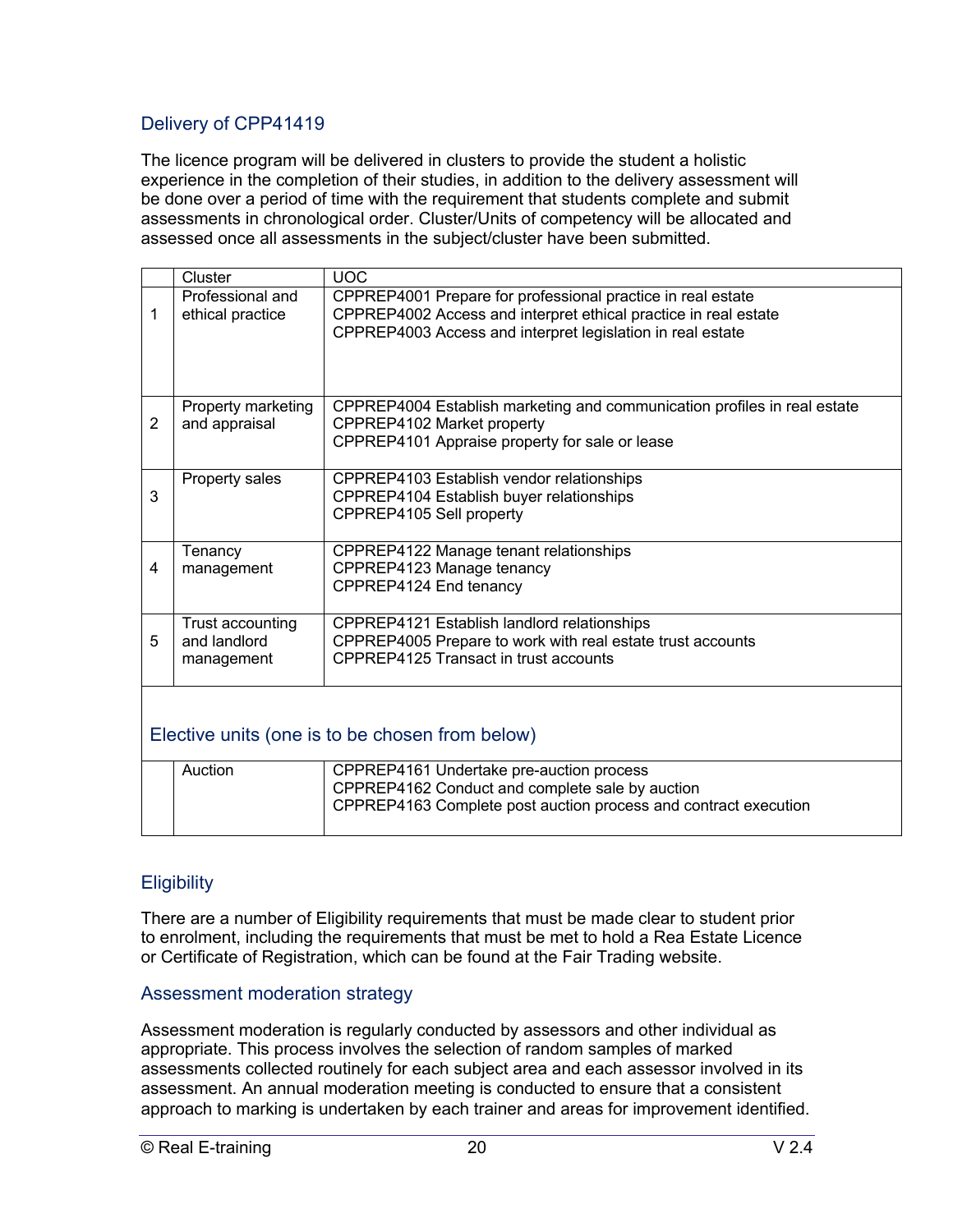All assessments are validated and updated annually or when any applicable legislative change takes place.

## Recognition of prior learning (RPL)

Students who consider they already possess the competencies identified in all or part of any course/qualification offered by Real E-training will be encouraged to seek recognition of them; this process is referred to as RPL.

The determination, of the competencies the student may be entitled to is made on an individual basis, using any or all of the following methods:

Life experience Previous formal training Work experience

RPL determines the consequent advanced standing to which the client is entitled in relation to a course/qualification, based on the submission of evidence by the student, the demonstration of competence and the currency of that competence to industry standards. All students will have the opportunity to apply for RPL or discuss the potential application with Real E-training prior to enrolment in their course.

A self-assessment / RPL information kit is freely available for download from our website and that will assist in helping candidates for RPL on their suitability.

RPL assessments are conducted at no additional cost to students, however, to be eligible to apply for RPL students must have first enrolled in the appropriate program and paid the full fee.

#### RPL Interview

If an interview is required to gather further evidence the assessor is required to use the assessment guide and bank of assessment question contained in the guide to establish competency, if the assessor wishes to use other questions or methods of gathering evidence this must be documented in the application along with the candidate's response.

## National recognition policy

Real E-training recognises all qualifications issued by other Registered Training Organisations (RTO's) and as such assures clients that all opportunities will be provided to fulfil the principles of national recognition in regard to credit transfer.

Many courses conducted by Real E-training are derived from national modules and nationally approved competency standards for the real estate industry and as such recognises modules and/or units of competency that are based on the National Competency Standards that meet the designated learning outcomes, when provided by an RTO.

Credit transfer opportunities are available to students who provide evidence from an RTO that they have successfully completed a national module and/or units of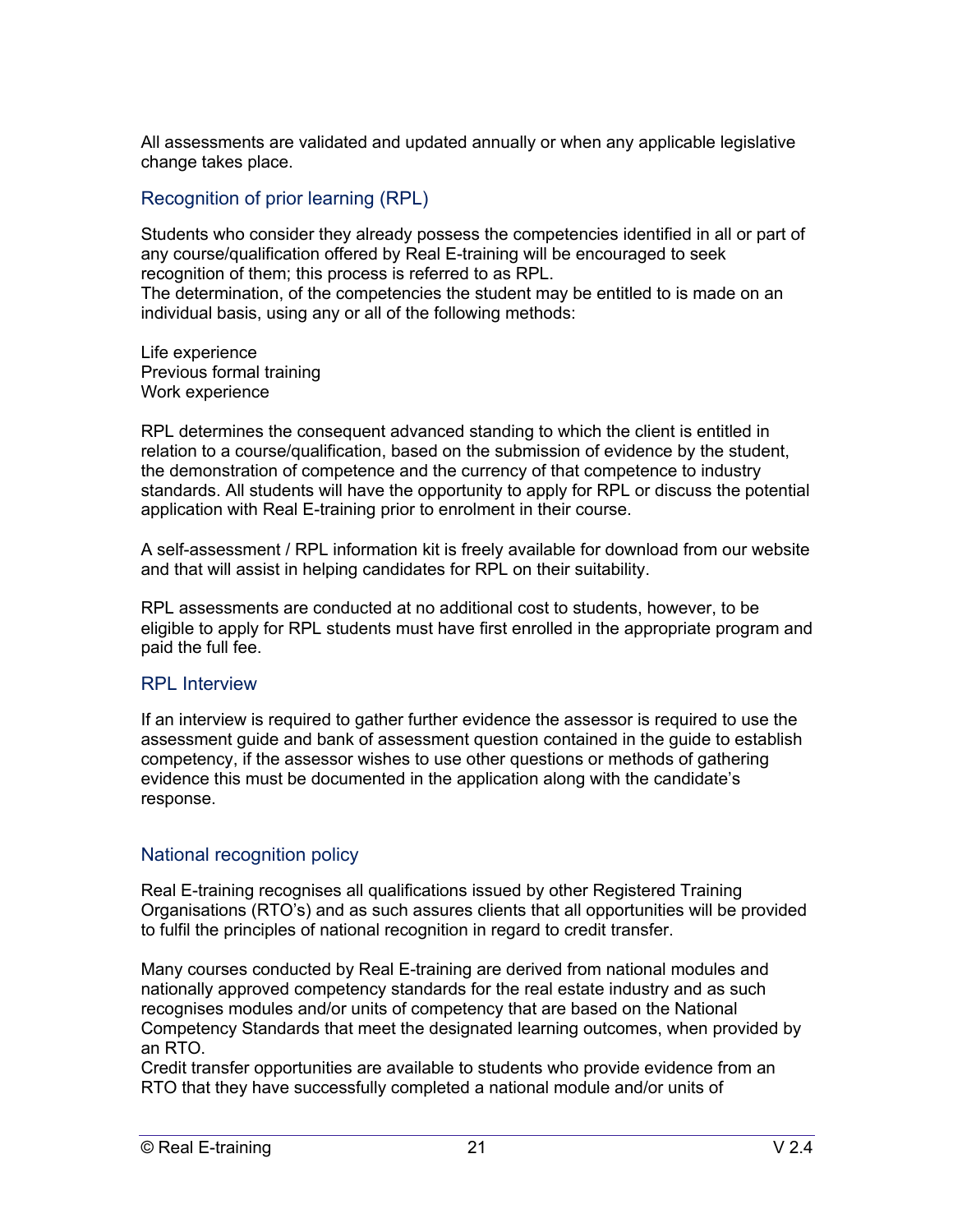competency. The evidence required comprises achievement of competency and a subsequent Statement of Attainment.

#### Issuing Certificates and Statements of Attainment

Real E-training will issue Statements of Attainment for all modules and/or units of competency completed as part of a qualification. Where a whole qualification has been undertaken, Real E-training will issue a Certificate showing the qualification name and nationally recognised code, together with a Statement of Attainment for all the units completed as part of the qualification.

If you attend a specialist course that is not part of a qualification and is not an accredited module, a Statement of Achievement and/or a Record of Attendance will be issued.

All student records including but not limited to, enrolment details, statements of attainment, qualifications and courses completed will be kept by Real E-training for a period of at least 30 years.

#### Replacement of Certificates, Statements of Attainment and Transcripts

Lost or damaged transcripts, certificates or statements of attainment can be replaced on request. Fees may apply for replacement transcripts, certificates or statements of attainment which require the extract of student records from archived records. The details of applicable fees are located on page 8 of this handbook.

#### Quality management, feedback and evaluation

To assist us to provide quality service through continuous improvement, all students are asked for feedback on their training, enrolment and assessment experiences. Training evaluation forms are provided to all students undertaking training programs with Real E-training. This feedback is then analysed to determine where improvements can be made to our services.

Real E-training will also regularly develop questionnaires or surveys seeking information from students about their perceptions of our services and ideas for improvements and future development.

#### **Welfare and guidance**

Students of Real E-training are treated as individuals and are offered advice and support services which assist in achieving identified outcomes.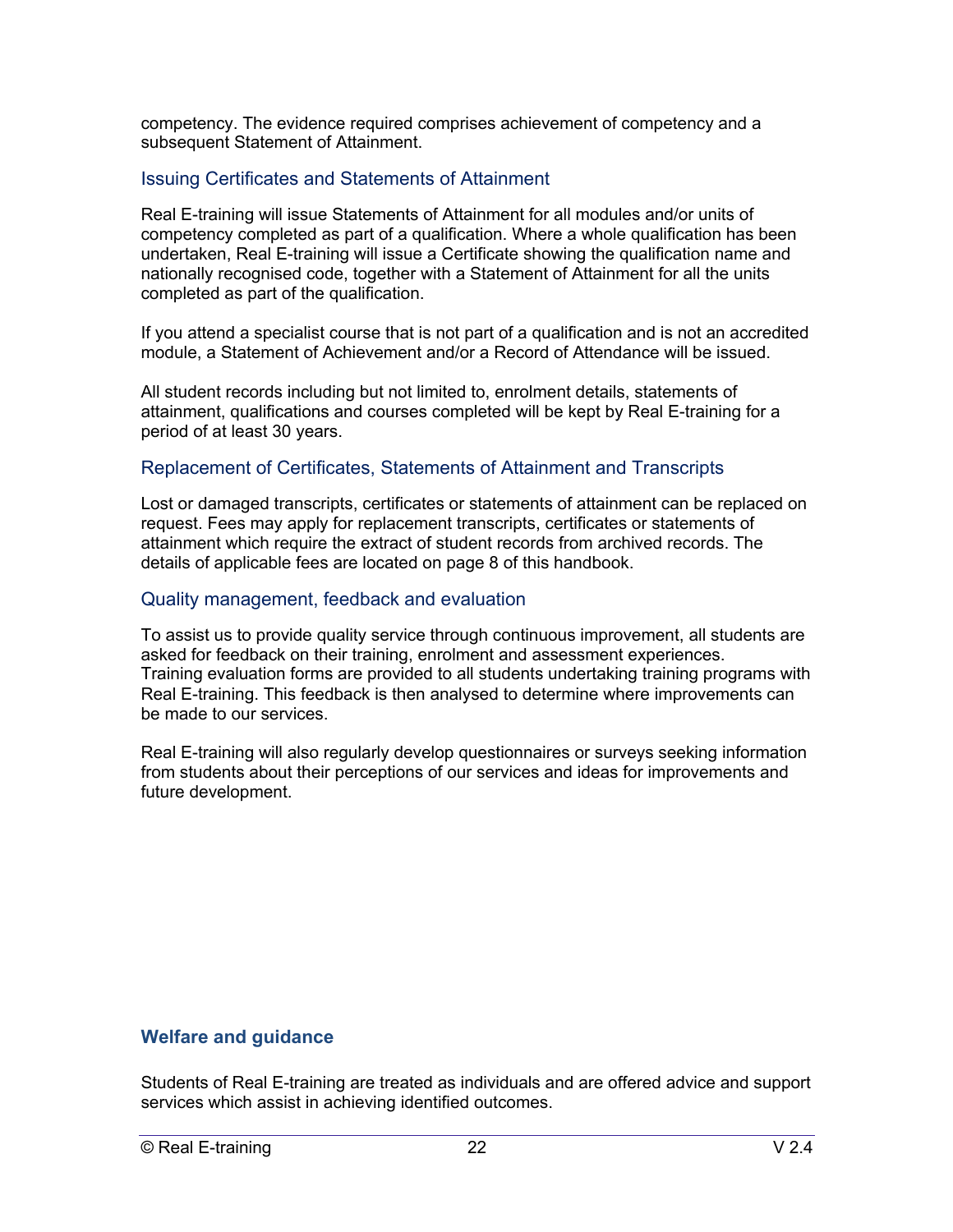## Guidance services

As a support mechanism to Real E-training staff and students specialised welfare and guidance services are available, including;

#### *Libraries*

State Library NSW Macquarie Street Sydney (02) 9230 1414

Central Library Town Hall House Sydney Square (02) 9265 9053

*Adult Migrant English Services*

Head Office Student/Community Support Service 84-86 Mary Street Surry Hills (02) 9289 9222

*Reading Writing Hotline*

8 am – 8 pm 1300 655 506

*Department of Education and Training (NSW)*

| General enquiries                | $(02)$ 9266 8111 |
|----------------------------------|------------------|
| Aboriginal Unit:                 | $(02)$ 9244 5426 |
| <b>Disability Services:</b>      | $(02)$ 9244 5085 |
| <b>Vocational Training Unit:</b> | 13 28 11         |

*Industrial Relations*

| 1300 363 264 |
|--------------|
| 13 16 28     |
|              |
| 13 28 11     |
|              |

#### Centrelink support services

Centrelink has the following payment and products available to people studying or training. Payments and products are subject in many instances to asset tests and may also be determined based on the number of hours undertaken.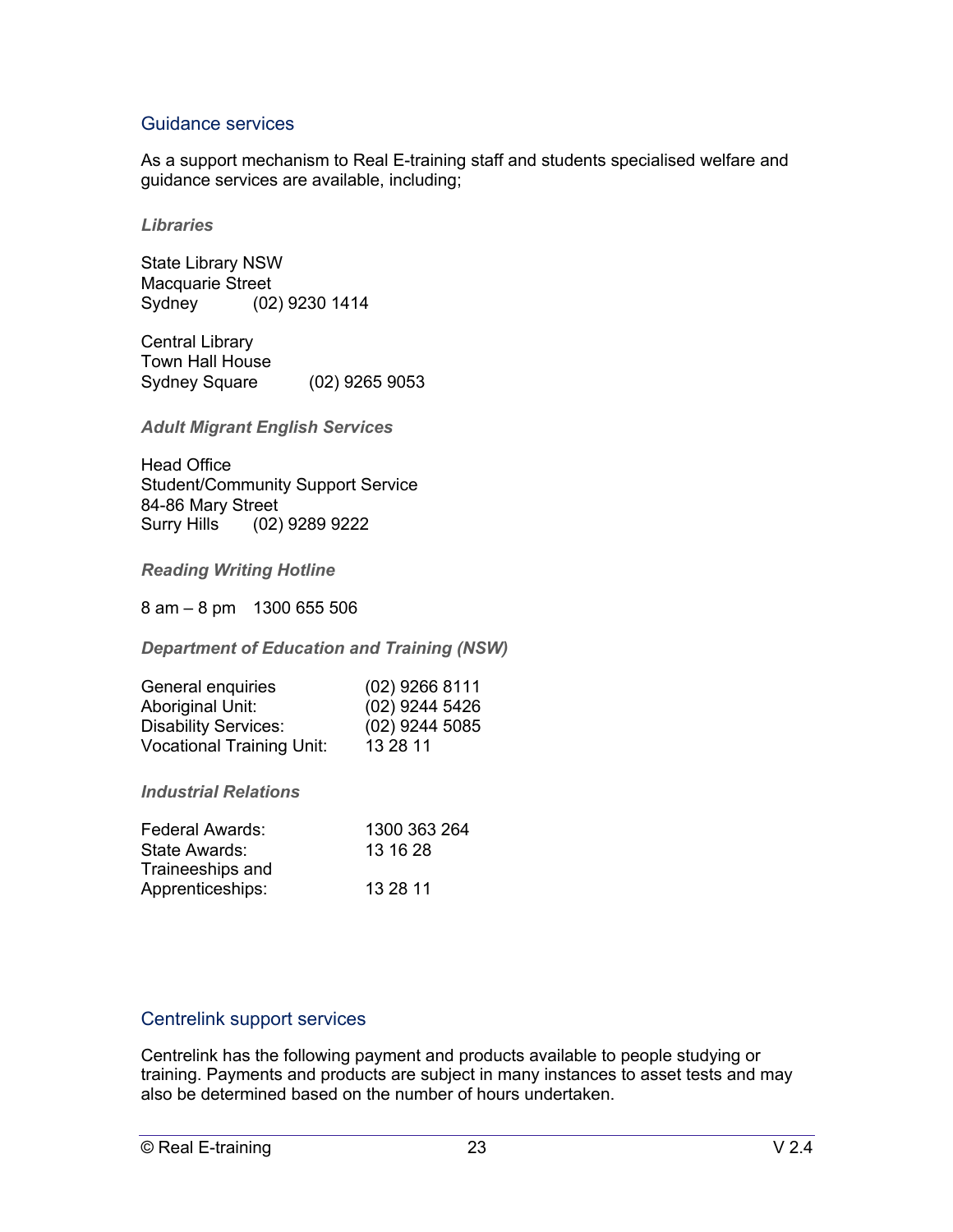Individual opportunities need to be discussed with Centrelink on 132 850

# Equal opportunity

Real E-training provides equal opportunity for all employees, contractors and students regardless of sex, pregnancy, race, marital status, sexuality, age, family/carer responsibilities, disability, transgender, political conviction or religious belief.

Real E-training is committed to examining all policies and practices, as they affect employees, contractors and students, to ensure the elimination of discrimination and harassment and is committed to providing a work and study environment free from vilification.

Real E-training has a legal and moral obligation to provide equal opportunity in employment and a workplace free from harassment, for employees, contractors and students. The success of Real E-training's program to overcome disadvantages, to eliminate discrimination and to eliminate harassment relies on the cooperation of all workplace participants.

Whilst all participants are provided with equal opportunity to complete courses, there may be some participants who are excluded from holding a Certificate of Registration or a License from Fair Trading NSW (FTNSW). If any students have queries regarding their eligibility for holding a Certificate or Registration or license, they can speak Real Etraining or the NSWFT for clarification.

As a student, you have the responsibility to:

Act to prevent harassment and discrimination against others at Real E-training Respect differences among students and trainers such as cultural and social diversity Treat people fairly, without discrimination or harassment.

Legislation covering antidiscrimination in Australia that applies to Real E-training includes:

NSW Anti-discrimination Act, 1977 (NSW) Racial Discrimination Act, 1975 (Commonwealth) Sex Discrimination Act, 1984 (Commonwealth) Human Rights and Equal Opportunity Act, 1986 (Commonwealth) Disability Discrimination Act, 1992 (Commonwealth)

Copies of these Acts and Regulations can be found at www.legislation.nsw.gov.au

Real E-training is committed to providing programs to assist members of Equal Employment Opportunity (EEO) groups to overcome past or present disadvantage. EEO groups are people affected by past or continuing disadvantage or discrimination. These groups include:

• Women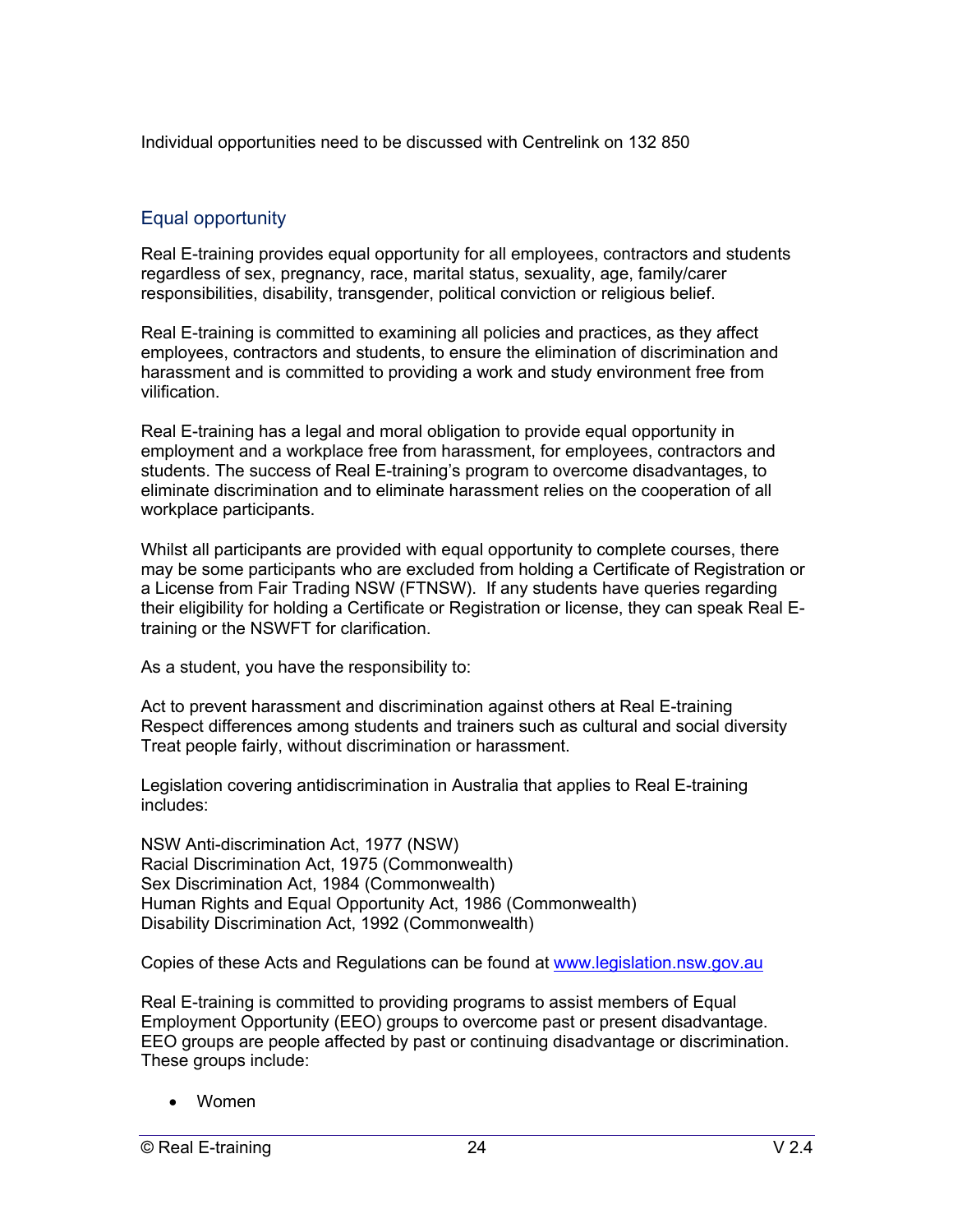- Aboriginal people and Torres Strait Islanders
- Members of racial, ethnic and ethno-religious minority groups
- People with a disability.

Real E-training considers the following ways, of improving employment access and participation for EEO groups:

- Carrying out needs-based employment programs
- Making workplace adjustments for people with a disability (see below)
- Implementation of workplace change which supports EEO groups participation
- Providing training and development for members for EEO groups
- Establishment of EEO group networks
- Offering language programs

## **Disability**

Employees, contractors and students with disabilities are encouraged to discuss with the Training Manager any 'reasonable adjustments' to the work and study environment which they consider being necessary or would assist them in the performance of their duties or studies.

Careful consideration will be given to any proposal of this nature, and where reasonably practicable, such adjustments will be made. There may however be circumstances, however where it will not be reasonably practicable for the Organisation to accommodate those proposals and where some other adjustment or treatment may be justified in line with statutory provisions.

## Monitoring and review

Real E-training monitors the EEO status of employees, contractors and students working and studying at Real E-training. This monitoring and review process is linked with Real E-training Continuous Improvement Process.

Outcomes of EEO monitoring are used to help determine programs and special measures for people in EEO groups. The effectiveness of these programs are also monitored and reviewed as part of Real E-training Continuous Improvement Process.

All complaints regarding discrimination will be treated seriously and investigated promptly, confidentially and impartially. Students can lodge complaints by following Real E-training Grievance Procedures (see page 8).

If your complaint is not resolved, you can seek advice from the Anti-discrimination Board on (02) 9318 5400.

Prevention of harassment, vilification, bullying and discrimination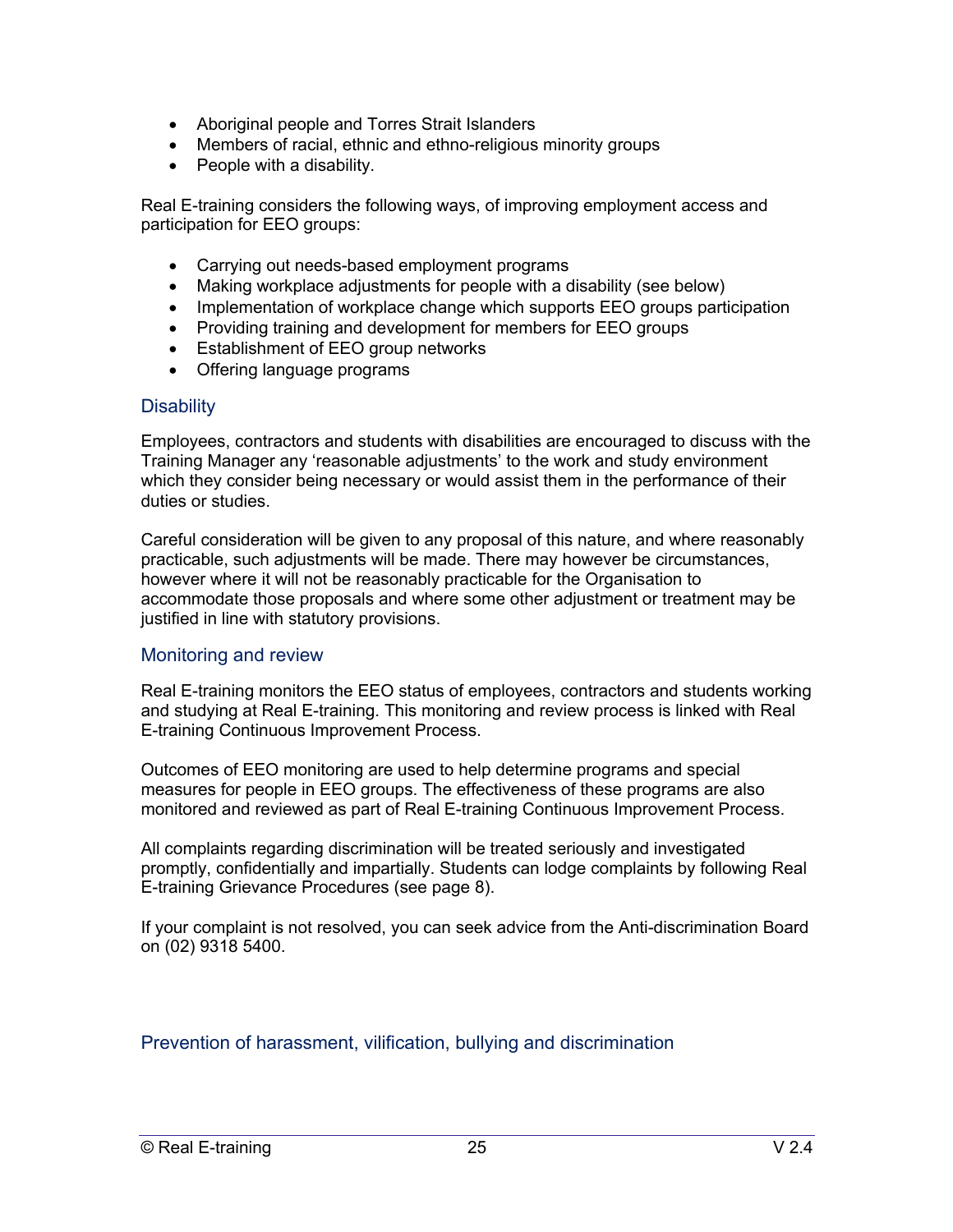All employees, contractors and students have an equal opportunity to work and study with Real E-training. Real E-training will not tolerate behaviour could be regarded as harassing, vilifying or bullying.

It is against the NSW Anti-discrimination Act, 1977 (NSW) for employees, contractors and students in educational institutions to be harassed during the course of their work or study because of their sex, pregnancy, race (including colour, nationality, descent, ethnic or religious background), marital status, disability, sexuality, HIV/AIDS status or transgender. Federal anti-discrimination legislation also applies to staff, contractors and students.

Real E-training is committed to providing an environment which recognises and respects the diversity of employees, contractors and students and is committed to providing a work and study environment free from harassment, vilification and bullying and supports the rights of all employees, contractors and students to work and study in a safe and healthy environment free from such behaviour.

Real E-training recognises that harassment, vilification and bullying demeans and infringes the rights of individuals and groups, damaging the work and study environment. Harassment, vilification and bullying will not be tolerated at Real E-training. Real Etraining will ensure that complainants of harassment, vilification and bullying will not be victimised for making a complaint.

If an employee, contractor or student feels harassed, vilified or bullied, the employee, contractor or student is encouraged to inform the person where the behaviour is unwanted, unacceptable and/or offensive. If the employee, contractor or student feels unable to approach the person, or if the behaviour continues following their request that the behaviour cease, the Training Manager should be contacted.

#### Sexual harassment

Real E-training deplores all forms of sexual harassment and seeks to ensure that the work and study environment is free from such harassment. All new trainers and employees are informed of Real E-training's policy on sexual harassment at induction, where it is stressed that all complaints will be treated seriously.

The following actions may be taken;

- Students who are victims of minor sexual or racial harassment are advised to try an informal approach in the first instance. By either speaking directly to the harasser or in a letter, students can make it clear that the behaviour in unacceptable, that it is causing distress and that it must stop.
- Where informal methods fail, or serious harassment occurs, students are advised to bring a formal complaint. The complaint should be made in writing and, where possible, the name of the harasser, the nature of harassment, dates and times when harassment occurred, names of witnesses to any incidents of harassment and any action already taken by the complainant to stop the harassment. The complaint should be sent to the Training Manager.

## Investigation of complaints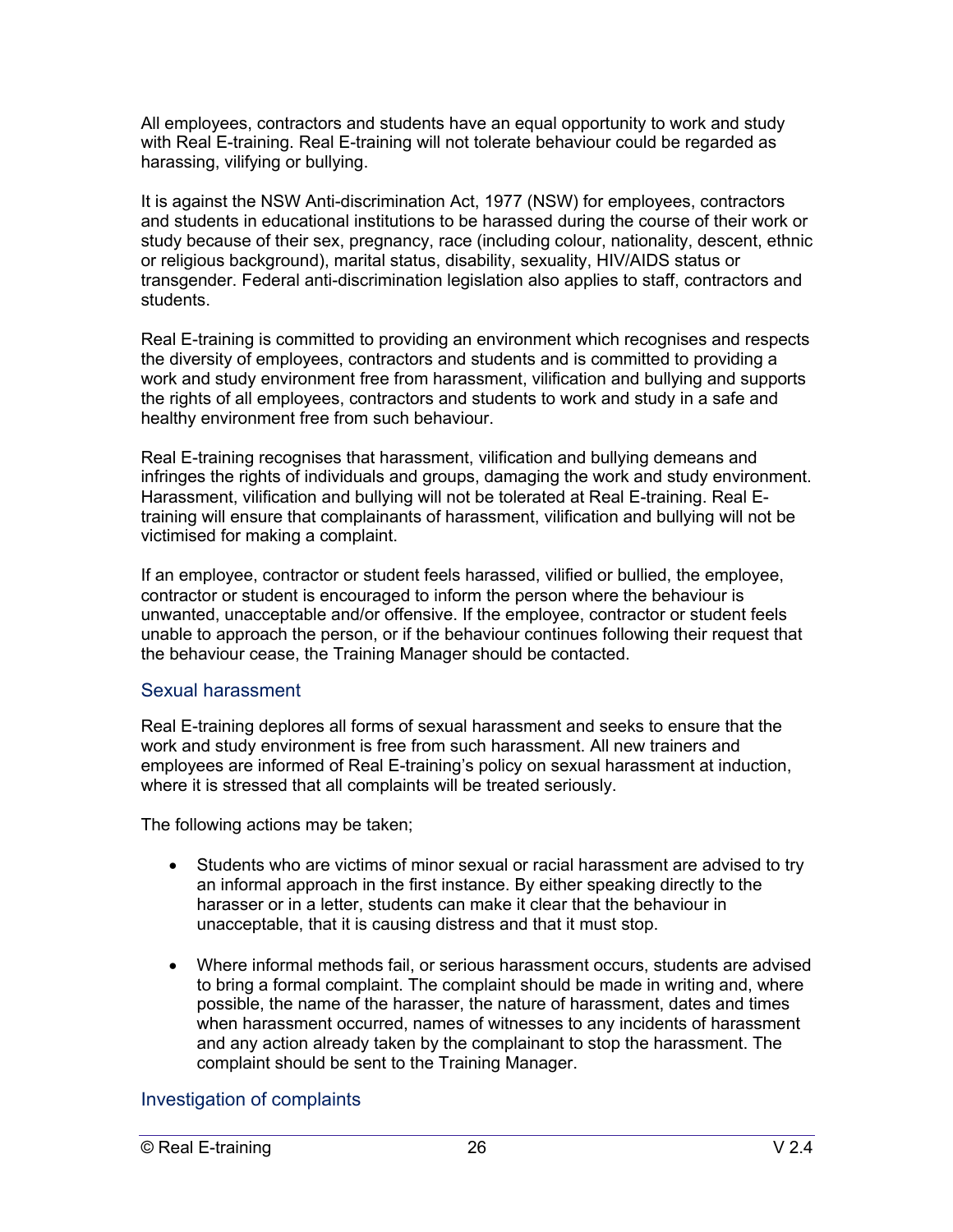As soon as a complaint of sexual harassment is made, action is taken to separate the harasser and complainant during the course of the investigation.

The Training Manager will carry out an investigation as quickly as possible. This will include interviewing the complainant, the harasser and any witness. Any statements by witnesses will be made available to the complainant and harasser.

Any person interviewed in the course of the investigation may be accompanied by a colleague of their choice at the interview. Requests for support of an external person may also be acceptable.

All people involved in investigations are expected to respect confidentiality.

The outcomes of the investigation will be confirmed in writing to both the complainant and the harasser.

If the complainant is not satisfied with the way the complaint has been handled, they may request that Real E-training's Chief Executive Officer reconsider the matter. Such requests should be made within five working days of the written confirmation of the outcomes of the investigation. Decisions from this second investigation will be sent, in writing, to both parties and will be final.

#### *Action where sexual harassment is found*

Where it is concluded that sexual harassment has taken place, the harasser will be given the opportunity to defend or explain their actions. Harassment is such a serious issue that a student found to have sexually harassed an employee; a contractor or another student may be expelled from training, without refund.

Employees found guilty of harassment will be subject to internal disciplinary procedures, including dismissal, Contractors found guilty of harassment may have their contracts terminated.

Where expulsion, termination of contract or dismissal is not justified, Real E-training will take action to ensure that the victim is able to continue working or learning (in case of students). After discussion with the victim, the harasser may be removed from running or participating in the particular training that the victim is participating in. In the case of employees, the harasser may be transferred to a different work area or other arrangements may be made to minimise contact between the two parties.

Students, employees and contractors may appeal against these penalties under the grievance procedures.

## Child protection

From time to time Real E-training may have students enrolled in courses or programs who would be classified as 'minors. Real E-training is responsible for ensuring that such children are protected, while training with Real E-training, from any type of abuse.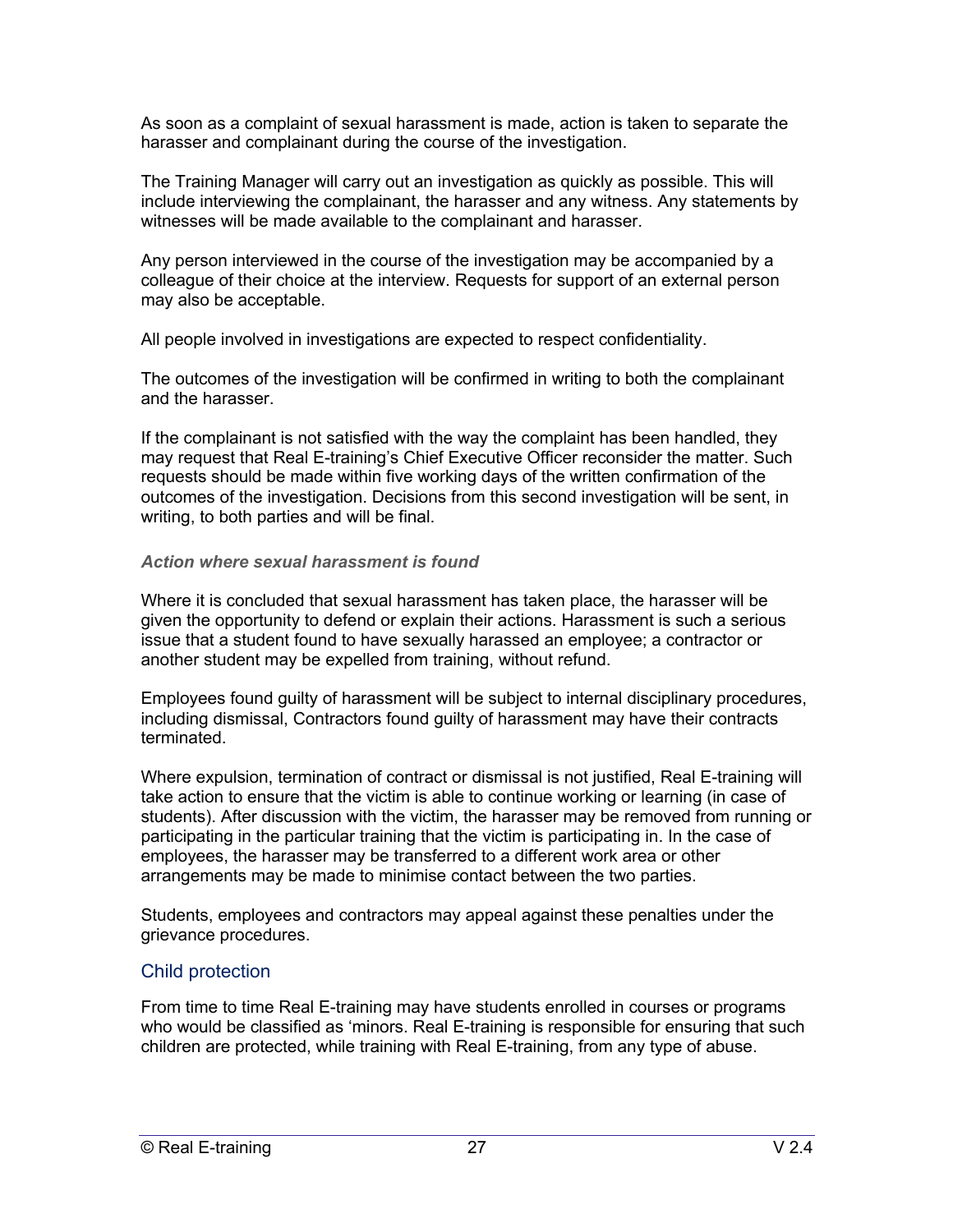As such all employees, contractors or any staff engaged on behalf of Real E-training to deliver services to students will be required to have a working with children check completed as a condition of employment.

## **Privacy**

The main purpose of the Privacy Act is to establish a national scheme for the collection, use, storage, correction, disclosure and transfer of personal information. The Act has special protection for sensitive information. Personal information is information that can identify a person such as names, addresses, photographs, etc. Sensitive information is information about a person's racial or ethnic origin, political opinions, religious beliefs, memberships of a trade union, professional or trade association, sexual preference, criminal record, and health information. Consumers will have the right to know why an organisation collects their personal information, what it holds, how it will use the information and who else will get the information. Consumers can ask to see the information collected and for it to be corrected if it is wrong.

Who does the Act apply to?

The Act came into effect for private sector organisations from 21 December 2001 if they have 3 Million annual turnover, or 21 December 2002 if the organisation gets a benefit, service or advantage from the collection and disclosure of personal information.

Real E-training is not bound by the Privacy Act however we respect your right to privacy.

Real E-training provides educational and professional development courses to property agents and the general public. Information may be collected upon enrolment and during the provision of the training courses. Certain information is also required by the Australian Skills Quality Authority (ASQA), Department of Education, Science and Training (DEST) the Department of Education and Training (DET) and the Fair Trading NSW (FTNSW).

Real E-training may use personal information to advise students of forthcoming events and training courses and for marketing and research purposes. Student surveys are conducted, and information is collected on the training provided. This information assists the Organisation in improving the quality of the services and training and is treated confidentially.

If you would like to access your personal information, or it needs to be updated or corrected, you may contact us by phone on 1300 454661 or via email at training@realetraining.com.au.

This privacy statement may be revised from time to time.

# Occupational health and safety

Real E-training recognises its corporate responsibility under the NSW Occupational Health and Safety Act 2000 and related regulations. The CEO has a key responsibility for ensuring the health and safety of staff, students, contractors and others, in fulfilling this responsibility, we will, as far as practicable, provide an environment that is safe and without risk to health.